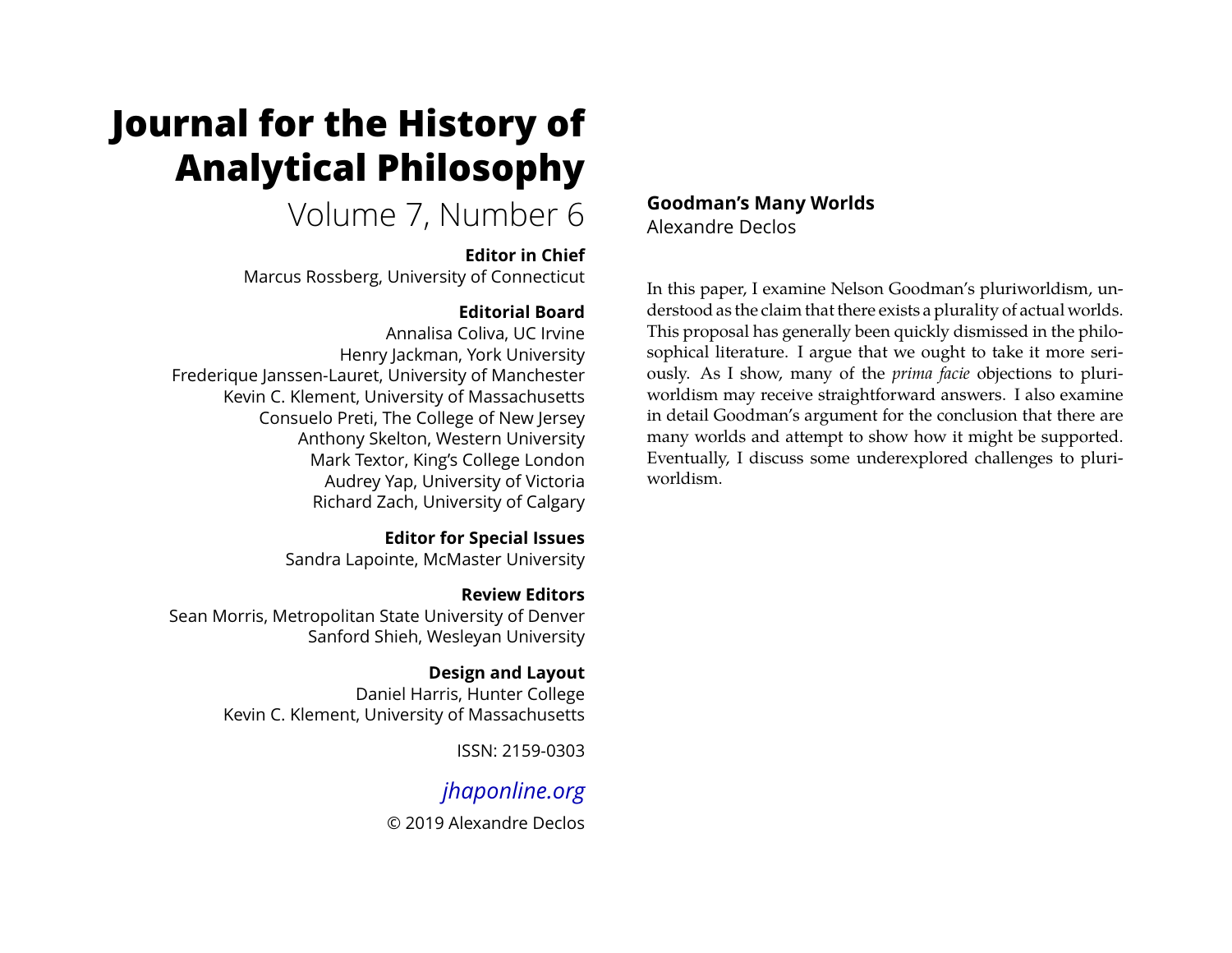# **Goodman's Many Worlds**

Alexandre Declos

# **1. Introduction**

Nelson Goodman's later philosophy is dedicated, for the most part, to a defence of "irrealism".<sup>1</sup> The latter consists in the conjunction of two claims: first, that there exists a plurality of actual worlds; and second, that these worlds are "made" or "constructed" through the cognitive and symbolic activities of human beings. I will respectively call these two assumptions *pluriworldism* and *worldmaking*. Although pluriworldism and worldmaking are entwined in Goodman's writings, it should be noted that they are, at least in principle, logically independent. Many admit that we somehow "make the world", but object to the pluralistic claim that there is more than one world—this is indeed the standard "constructivist" stance [\(Hacking](#page-25-0) [1999\)](#page-25-0). Conversely, one could in theory accept that there exist several worlds while maintaining that those are not made but rather found or "readymade" (see [Scheffler 2000\)](#page-25-1).

Once conjoined, pluriworldism and worldmaking result in the radical claim that we inhabit many worlds of our own making. This is indeed what irrealism intends to establish. Many, however, have regarded this contention as a far-fetched and very implausible form of antirealism or relativism[.2](#page-1-1) Most of these criticisms have been directed towards the worldmaking thesis, according to which we—human beings—would be the makers of reality. While a number of sound objections have been made to this particular claim, comparatively little has been said until now about Goodman's suggestion that there are many actual worlds. The reason is perhaps that this idea seems too incredible from the outset. Yet, it would be a mistake to think that pluriworldism can be dismissed without careful discussion. As I will show, Goodman wasn't without answers to the most obvious objections to the notion of a plurality of worlds. He also proposed a technical and largely underappreciated argument to defend pluriworldism.

The general purpose of this paper, then, will be to clarify the meaning of Goodman's pluriworldism and the argument that warrants this view, before showing what are its possible drawbacks and limitations. After a number of preliminary clarifications (Section [2\)](#page-1-2), I will examine certain common objections to the idea of a plurality of actual worlds (Section [3\)](#page-3-0) before considering some potential replies (Section [4\)](#page-5-0). Goodman's argument for pluriworldism will then be exposed in detail (Section [5\)](#page-9-0). After warning against a possible deflationary reading of Goodman's view (Section [6\)](#page-17-0), I eventually consider several underexplored challenges to pluriworldism, along with possible rejoinders (Section  $7$ ).

# <span id="page-1-2"></span>**2. Preliminary Remarks**

## **2.1. What pluriworldism isn't**

When Nelson Goodman wrote *Ways of Worldmaking* (*[WW](#page-25-2)*) in 1978, it was altogether common to use "world" in a plural fashion. The generalized use of modal logic in metaphysics had given a second life to the Leibnizian trope of a multiplicity of *possible* worlds, understood either as real but isolated spatio-temporal wholes (*à la* David Lewis), as maximally consistent sets of propositions, or in other ways still. The idea of a plurality of worlds

<span id="page-1-0"></span><sup>1</sup>This is, indeed, one of the recurring themes in his books *Ways of Worldmaking* (*[WW](#page-25-2)*, 1978), *Of Mind and Other Matters* (*[MM](#page-25-3)*, 1984), *Reconceptions in Philosophy* (*[RP](#page-25-4)*, 1988, written with Catherine Elgin) and in some articles of the volume *Starmaking* (*[SM](#page-25-5)*, 1996).

<span id="page-1-1"></span><sup>2</sup>See for instance [Boghossian](#page-24-0) [\(2006\)](#page-24-0), [Kukla](#page-25-6) [\(2000\)](#page-25-6), [Wolterstorff](#page-25-7) [\(1987\)](#page-25-7), [O'Grady](#page-25-8) [\(2002\)](#page-25-8).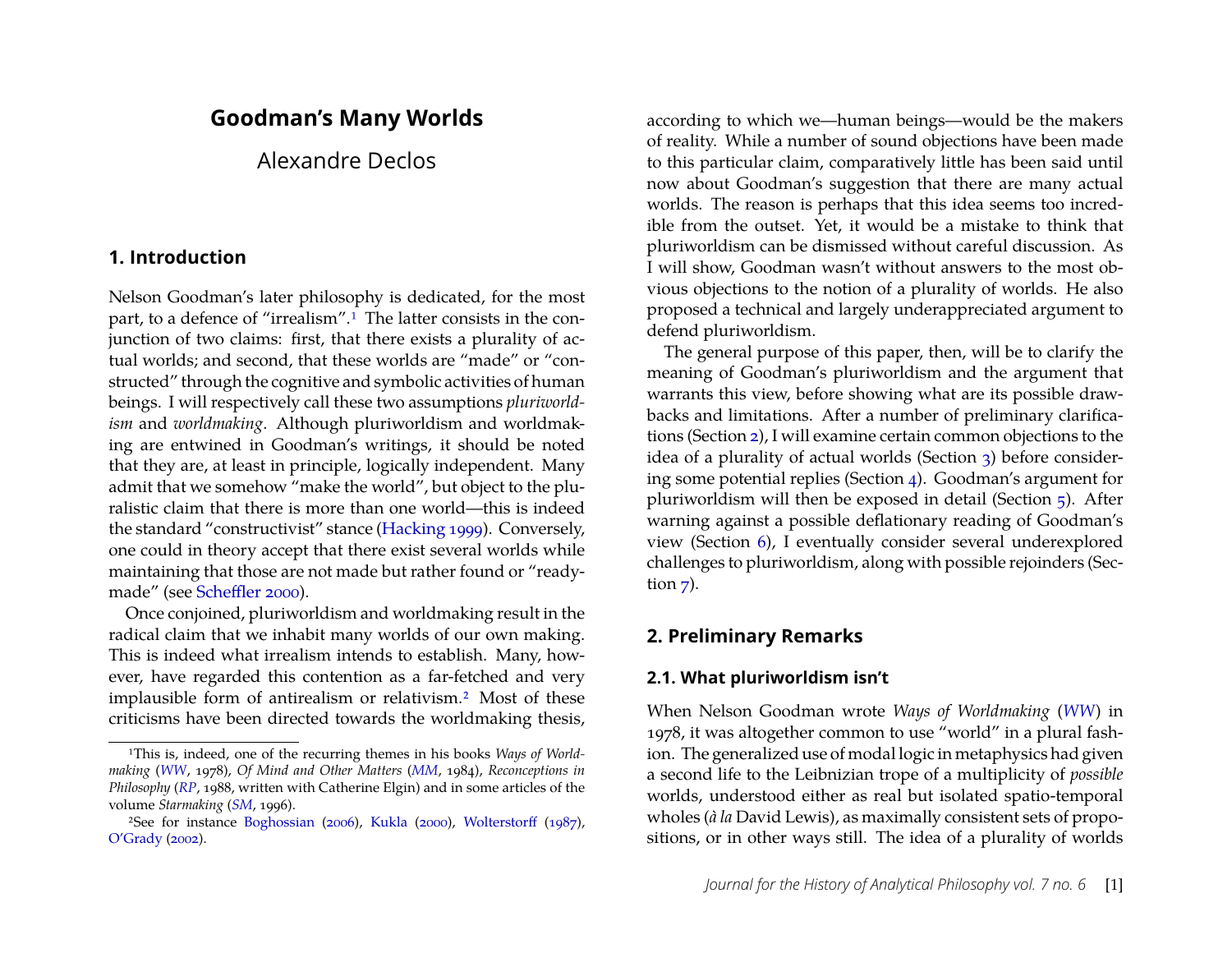had also enjoyed, around the same time, a certain popularity in the philosophy of science, especially in the wake of Kuhn's suggestion that "proponents of competing paradigms practice their trades in different worlds" [\(Kuhn 1970,](#page-25-9) 121). For Kuhn, individuals working within different scientific paradigms perceive, understand, and organize the phenomena in radically diverging manners, to the extent that it could be said that they live in quite different worlds. None of these pluralistic uses of "world", however, correspond to what Goodman envisioned with his own irrealism.[3](#page-2-0) First of all, the many worlds of pluriworldism are certainly not counterfactual scenarios or mere *possibilia*. Goodman, indeed, had championed in his previous works a strict extensionalism, avowedly hostile to any non-reductionist treatment of modality [\(Goodman 1983,](#page-25-10) 56–57). According to him, everything that exists is *actual*, so that discourse on possible worlds is prohibited from the outset: "we are not speaking in terms of multiple possible alternatives to a single actual world but of multiple actual worlds" (*[WW](#page-25-2)* 2). Given his commitment to a form of actualism, it is clear that Goodman's talk of many worlds cannot be given a modal interpretation. Some might wonder, however, what distinguishes pluriworldism from David Lewis's modal realism, which also accepts many *actual* worlds besides ours; each of them being so indexically, i.e., relative to its own perspective [\(Lewis 1973,](#page-25-11) 86). According to Lewis, these many actual worlds are spatiotemporally discrete and causally isolated, so that they do not overlap in any sort of way. But this is certainly not Goodman's view. The latter, for a start, suggests that worlds should be taken as actual *simpliciter* and not merely indexically. Secondly, while Goodman reckons that worlds are not part of a more com-

prehensive structure (*[MM](#page-25-3)* 32), he considers that we do inhabit several of them. The many worlds of pluriworldism, that is, are not causally inaccessible and discrete as Lewis's are. For Goodman, we can and do, literally, "travel" from one world to another. The parallelism of Goodman's view with Kuhn's also falls short. For a start, the former reckons that worlds are constituted not only by scientific theories, but also, by the arts and yet other types of cognitive pursuits (*[WW](#page-25-2)* 103). Secondly, pluriworldism doesn't really bother with "ancient worlds" (*[WW](#page-25-2)* 97). Contrary to Kuhn, that is, Goodman doesn't provide a socio-historical inquiry of representations of the world, choosing instead to focus on the various (ahistorical) ways by which worlds can be constructed (*[WW](#page-25-2)* 7-17). Lastly, Goodman and Kuhn simply claim different things. The latter seems to endorse a *diachronic* view on the plurality of worlds, whose model would roughly be the following: there exists a world  $W_1$  which corresponds to paradigm  $P_1$  at time *t*, a world  $W_2$  corresponding to paradigm  $P_2$  at  $t_1$ , etc. Goodman, for his part, develops a *synchronic* model for the plurality of worlds. At one and the same time *t*, there would exist several actual worlds  $W_1, W_2, \ldots, W_n$ , with *n* being the total number of conflicting true versions of reality (more on this below).

#### **2.2. Worlds and versions**

Pluriworldism, and more generally, irrealism, critically rely on the concept of "version". Goodman often conflates talk of worlds and of versions, stating that "making right versions is to make worlds" (*[MM](#page-25-3)* 42). Although this equivocation is potentially confusing, as I will show shortly, we may for now understand pluriworldism as the contention that there are many different "worldversions" of our own making. But what is, exactly, a version? Goodman uses this term to refer to various types of descriptions, representations, or depictions of reality. Versions, he contends, can be made with "words, numerals, pictures, sounds, or other

<span id="page-2-0"></span><sup>&</sup>lt;sup>3</sup>There are perhaps other sources to the idea of a plurality of worlds, and thus, to Goodman's ontological pluralism. William James might be one, although I will not explore this lead. Another possible, and I believe more important, inspiration of Goodmanian pluralism might be Rudolf Carnap's [\(1950\)](#page-24-1) views on the plurality of linguistic schemes or frameworks. I'll address a related point later on (Section [6\)](#page-17-0).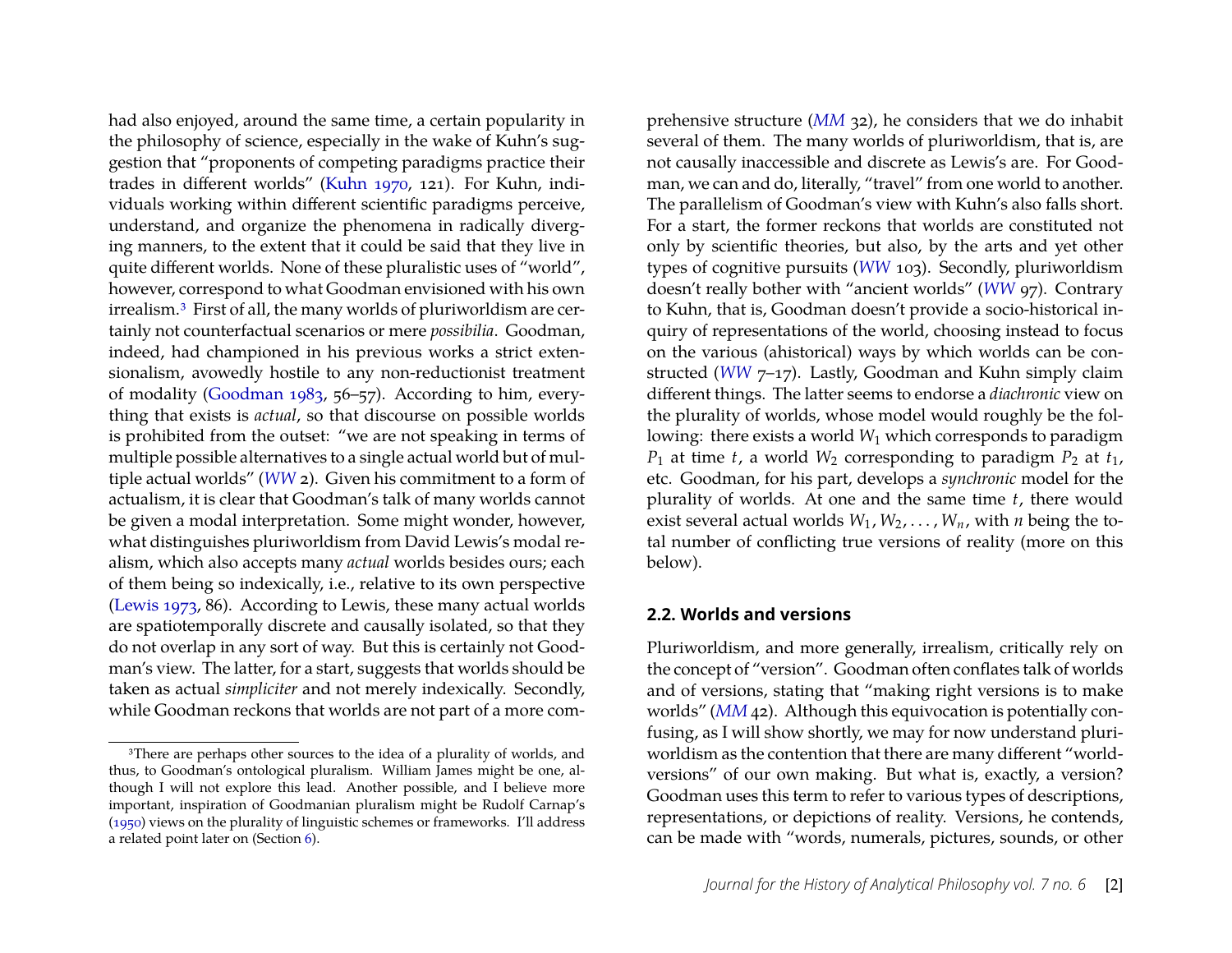sorts of symbols in any type of medium" (*[WW](#page-25-2)* 94). Some examples might be useful here. Among what Goodman acknowledges as versions (or worlds), we find Ptolemy's geocentric system and Copernicus' heliocentric model (*[WW](#page-25-2)* 93), Whitehead's definition of geometrical points as classes of nesting volumes (*[WW](#page-25-2)* 9), paintings by Van Gogh or Canaletto (*[WW](#page-25-2)* 3), the metaphysical theories of several pre-Socratic philosophers (*[WW](#page-25-2)* 97–99) and the constructional systems Goodman had himself devised in his earlier works (*[MM](#page-25-3)* 43). It may even be thought that irrealism is itself a version—perhaps a "meta-version" or "a world of worlds" (*[SM](#page-25-5)* 143). The range of candidate world-versions, thus, is assuredly broad. What all versions have in common is that they are made up of symbols (in Goodman's broad sense which covers words, images, numerals, sounds, etc.) and that they fulfil various referential roles, therefore "standing" for certain things in reality. A version, then, can minimally be understood as an articulated description of a representation of reality.

These few clarifications made, we may offer a more precise characterization of Goodman's view. Granted that "talk of worlds and talk of right versions are often interchangeable" (*[SM](#page-25-5)* 144), pluriworldism amounts to the idea that there exist, for any given time, different world-versions, which can be understood as so many distinct actual worlds that we would inhabit. As [Cohnitz and Rossberg](#page-24-2) [\(2006,](#page-24-2) 216) sum it up, pluriworldism has it that "we constantly travel from one world to the next when we choose another version to describe Reality". Knowing how many of these worlds there are, how they are individuated, which versions do make worlds and at which conditions, are issues to be clarified later on.

### <span id="page-3-0"></span>**3. Issues With Pluriworldism**

The minimal characterization of pluriworldism just offered doesn't make it more intuitive or acceptable. One might wonder what it even means to say that there are many actual worlds; or

that different versions may be treated as different worlds. Goodman's view, as I will show now, is vulnerable to several *prima facie* objections, that I will attempt to answer later on.

#### **3.1. The logical objection**

It is customary, in metaphysics, to define the world as a maximally inclusive whole, such that all the other entities (and totalities) are part of it. The world, then, is thought of as being the maximal mereological sum of every region of space-time, being perfectly exhaustive for that matter [\(Lewis 1986,](#page-25-12) 60). Anything that exists at any given time, under this assumption, would be either the world itself (which is an improper part of itself but a proper part of nothing else) or a part of the world. The issue is that, if we draw on this common characterization, Goodman's pluriworldism is logically flawed. There can only be, by definition, a single all-encompassing totality. If we conceive the world as being "all there exists", it is trivially false that there could be several actual worlds. No thing—and *a fortiori* no world—may be exterior to the world, if the latter is to be understood as an exhaustive totality. Granted that "a world cannot be a piece of something bigger" (*[MM](#page-25-3)* 32), it seems impossible that there exists more than one. As David Lewis noted (in another context): "if by definition 'the world' comprises all there is, then to speak as I do of things that are out of this world is tantamount to speaking of things that are outside of all there is—which is nonsense" [\(Lewis 1986,](#page-25-12) 99). Goodman, as a matter of fact, was aware of this issue, as he remarked that "'world' is all-inclusive, covers all there is. A world is a totality; there can be no multiplicity of totalities, no more than one all-inclusive whole" (*[MM](#page-25-3)* 32). It is certainly this sort of objection which explains why so many have seen Goodman's talk of "many worlds" as a curious and ultimately misleading metaphor.[4](#page-3-1)

<span id="page-3-1"></span><sup>&</sup>lt;sup>4</sup>This point was made by [Davidson](#page-24-3)  $(1973-74, 8-9)$ : "since there is at most one world, these pluralities are metaphorical or merely imagined".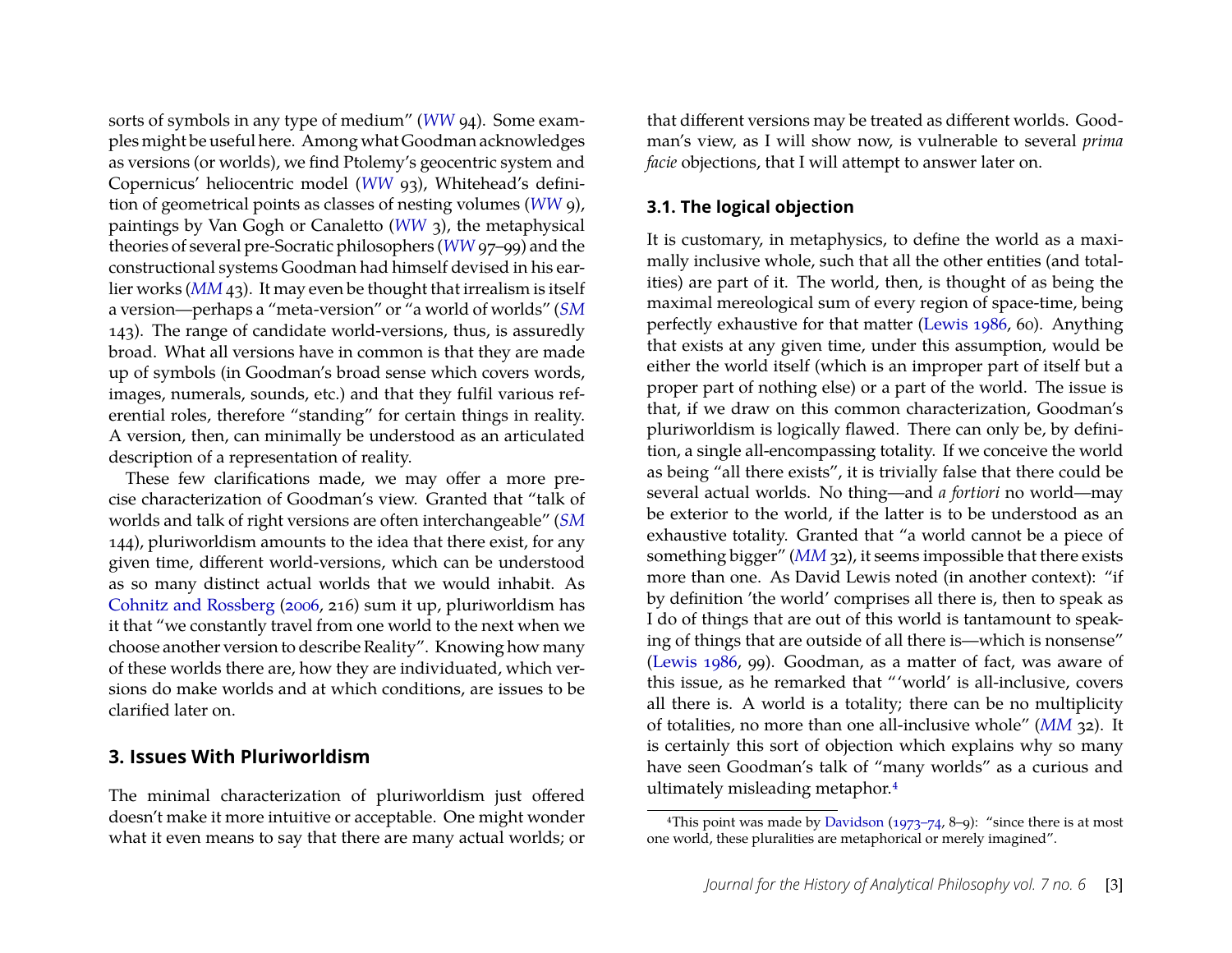#### **3.2. The ambiguity of pluriworldism**

Another worry is that pluriworldism seems ambiguous, as Israel Scheffler argued at length in several papers (compiled in *[SM](#page-25-5)*). According to him, Goodman permanently vacillates between two non-equivalent senses of the term "world". As he notes:

The term "world" is nowhere defined in the book [i.e., *[WW](#page-25-2)* ] and an examination of the passages in which the term appears yields two conflicting interpretations: On the first, or *versional,* interpretation, a world is a true (or right) world-version and the pluralism defended simply rejects, and extends to versions generally, the *Structure of Appearance* doctrine that conflicting systematizations can be found for any prephilosophical subject matter. On the second, or *objectual* interpretation, a world is a realm of things (versions or non-versions) referred to or described by a right world-version. Pluralistic talk of worlds is here not simply talk of conflicting versions; "multiple actual worlds" is Goodman's watchword and he cautions us that it should not "be passed over as purely rhetorical". [\(Scheffler 1996,](#page-25-13) 133)

Under a versional reading of irrealism, there exists several worlds in the sense that we possess many true but conflicting accounts of reality. Consider the fact that light can equally be described as corpuscular or wave-like. A versional reading of irrealism would imply that these two physical accounts—if indeed they are versions—embody different worlds. This is what is supposed to capture the monadic predicate "world-version" used by Scheffler. In this expression, the term "world" is "syncategorematic and non-referential, its position inaccessible to variables of quantification" [\(Scheffler 1996,](#page-25-13) 141 n. 2). Differently put, there wouldn't be a version on the one side, and its world on the other. True or right versions would simply *be* different worlds. Now, given the "objectual" understanding of irrealism, pluriworldism comes across much stronger. Worlds, in that case, are no longer identified with versions. They are what versions *answer to* (*[WW](#page-25-2)* 94). Under this assumption, a world is the ontological realm which is referred to by the relevant version. In that case, the ex-

ample taken above takes on a different meaning. To the version which describes light in corpuscular terms would correspond a world *W*1, in which light is composed of particles (i.e., photons). The other version, in which light is characterized as wave-like, answers to a world *W*2, which does not contain any photons but electro-magnetic fields instead. These two versions would thus answer to different worlds in the sense that  $W_1$  and  $W_2$  simply do not have the same *content*, i.e., same furniture or inhabitants. In brief, the objectual reading of irrealism does not say that versions *are* worlds, but rather that they *have* worlds or *answer to* worlds. In that case, we should rather speak of versions *of* such and such worlds. These two interpretations, as Scheffler rightly insists [\(Scheffler 1996,](#page-25-13) 133–36), seem equally supported in Goodman's writings. Yet, they are clearly non-equivalent and are *prima facie* incompatible.[5](#page-4-0) The versional reading, which Scheffler deems to be the only defensible one, amounts to a form of *epistemological* pluralism: there would exist several adequate but conflicting accounts of reality. The objectual interpretation of irrealism, on the other hand, yields a strong form of *ontological* pluralism: the multiplicity of versions would entail the existence of whatever is referred to by these versions. In a nutshell, a second problem with Goodman's pluriworldism is that its nature and significance drastically differ depending on whether versions are identified with worlds. Thus, as long as the interrelation between worlds and versions has not been clarified, pluriworldism seems desperately ambiguous.

#### **3.3. Pluriworldism and nihilism**

A last issue must be mentioned. It seems possible, if we cautiously examine what Goodman says, to deny that he ever

<span id="page-4-0"></span><sup>5</sup>Goodman, however, stressed that "to say that every right version is a world and to say that every right version has a world answering to it may be equally right even if they are at odds with each other" (*[SM](#page-25-5)* 144). I will try to explain this point below.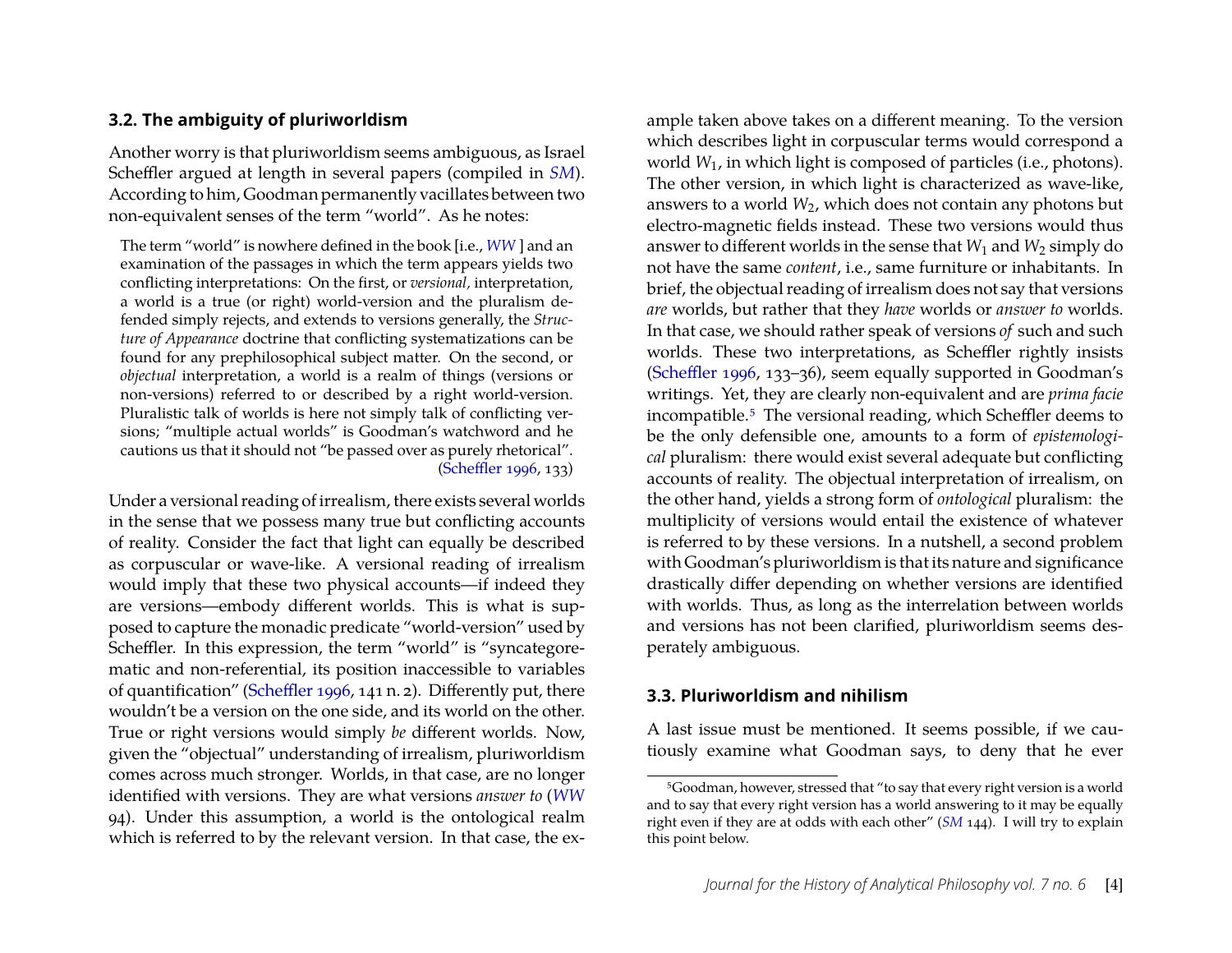claimed that there are several worlds. Indeed, he occasionally portrays his irrealism as a "nihilist" position, which simply consists in the denial that there exists something as "the World" (*[SM](#page-25-5)* 204). Far from there being many worlds, there would be in fact *no* world at all: "while I stress the multiplicity of right worldversions, I by no means insist that there are many worlds—*or indeed any*" (*[WW](#page-25-2)* 96, my emphasis). Things become even murkier when Goodman writes that the pluriworldist claim according to which there are many worlds amounts roughly to the same thing as the nihilist contention that there is none (*[MM](#page-25-3)* 39). This, he proposes, would be "complementary conditional" assertions (*[SM](#page-25-5)* 204). Such contentions seem ill-advised, as they directly undermine other passages where Goodman insists that his pluriworldism is by no means rhetorical (see, e.g., *[WW](#page-25-2)* 110, *[MM](#page-25-3)* 42). The issue, once again, is that it is simply not clear in which sense Goodman claims that there are many worlds, if any.

#### <span id="page-5-0"></span>**4. Replies**

The previous issues, as long as they remain unanswered, obscure the significance and might even threaten the coherence of pluriworldism. Yet, I believe that Goodman gave indications regarding how each of these complaints should be answered. In what follows, I will propose to critically reconstruct the answers he made—or sometimes, the answers I think he could or should have made—to each of the aforementioned criticisms.

#### **4.1. Reply to the logical objection**

First, how might we answer the contention that pluriworldism is logically contradictory? I believe that the only way to escape this objection is to reply that Goodman gave to the concept of "world" a peculiar sense, distinct from its ordinary metaphysical use. Some precious help, here, comes from van Fraassen's distinction between the *metaphysical* sense of "world" (the idea of an all-inclusive whole as was discussed above) and its *schematic* use [\(van Fraassen 1995\)](#page-25-14).<sup>[6](#page-5-1)</sup> Schematically understood, "world" denotes a given ontological realm, rather than an encompassing totality. Historians speak of the "medieval world" in this sense. When they use this expression, they more or less determinately pick out a certain realm of things existing over a given period of time. The medieval world, they say, was inhabited by knights, serfs, clerics, and so on. But this contention, plainly, does not commit historians to the idea that the medieval world exhausts all there is. "World", in this context, does not purport to refer to an all-inclusive totality. Neither does it have to mirror exactly what medieval people thought that their world contained.[7](#page-5-2) Rather, it refers to what correct historical accounts say there was during the Middle Ages. This shows that "world" can be used in a way that is distinct from its ordinary metaphysical sense. In that case, the term becomes a schema to be interpreted or a blank to be contextually filled-in. As van Fraassen puts it, "world", schematically taken, is a "context-dependent term which indicates the domain of discourse of the sentence in which it occurs, on the occasion of utterance" [\(van Fraassen 1995,](#page-25-14) 153). I believe that irrealism indeed appeals to something akin to this schematic use of "world". The commonalities between Goodman's view and van Fraaseen's proposal are striking. First, Goodman also insists that "world" does not always refer to one

<span id="page-5-1"></span><sup>6</sup>My thanks to Brian Huschle for forwarding me his doctoral dissertation, in which van Fraassen's analysis and its relation to Goodman's irrealism are discussed.

<span id="page-5-2"></span><sup>7</sup>Certainly, a number of people in the Middle Ages thought that their world was populated by witches and evil spirits. While historical accounts of the medieval mentalities do and should stress that fact, we know that the medieval world did not literally contain such denizens. Since Goodman maintains that only true and right versions make worlds (*[WW](#page-25-2)* 94), he would certainly insist that "medieval world" refers, among other things, to clerics and dukes, but not to witches or spirits. More generally, we may say that the reference of "world", in the schematic sense, is constrained by and answerable to our current scientific standards. My thanks to Catherine Elgin for this suggestion.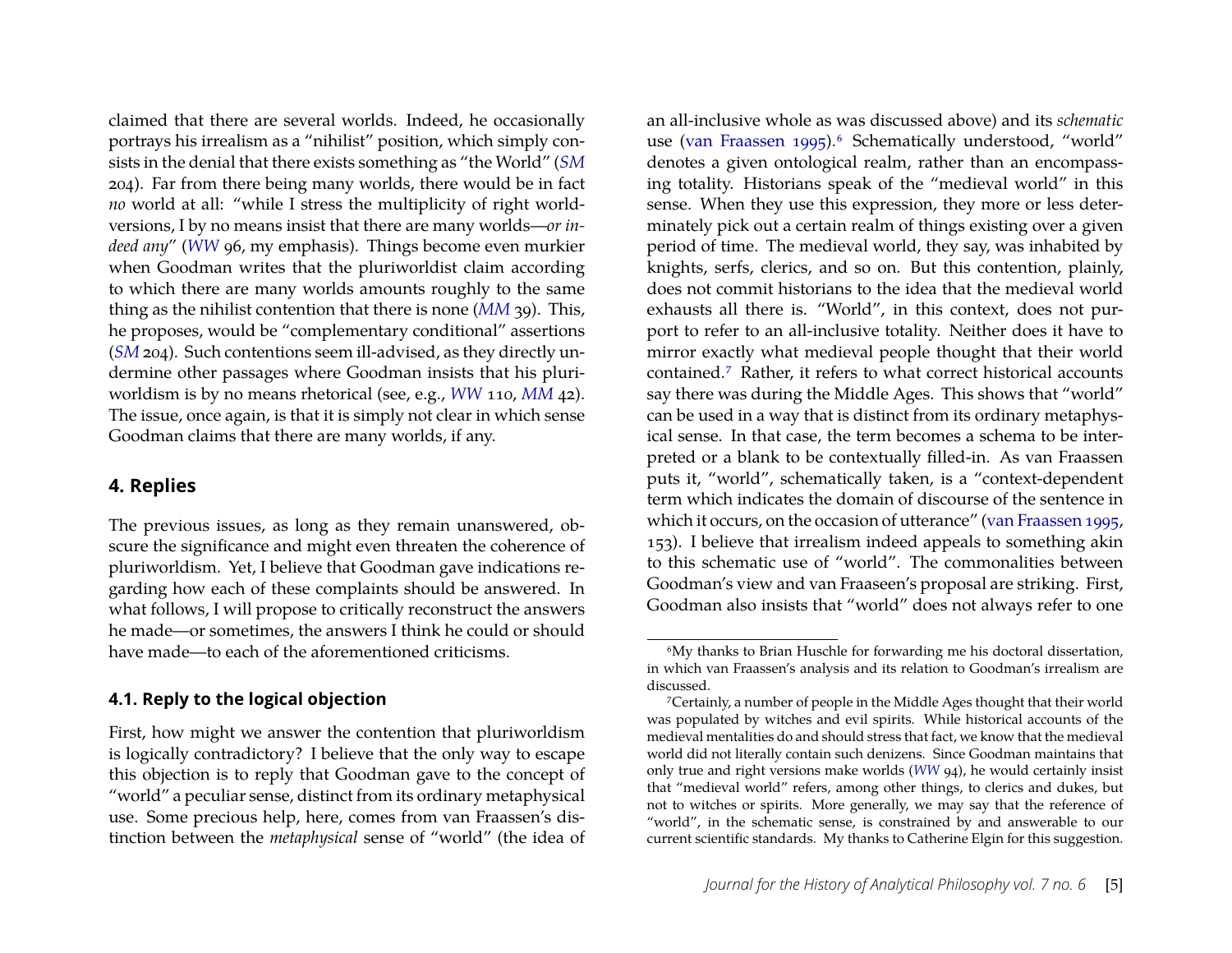and the same thing. Were this the case, there would exist but one single and unchanging totality (i.e., "the World"), which is precisely what irrealism relentlessly targets. Second, Goodman holds, just as van Fraassen, that the reference of "world" cannot be determined absolutely, as if its extension was fixed independently of a given version (*[WW](#page-25-2)* 2–3). Certainly, saying as much amounts to seeing "world" as a schematic term, which needs to be filled-in by a particular version in order to function referentially. Finally, irrealism characterizes worlds as being that to which versions "answer" (*[WW](#page-25-2)* 94), an expression which cannot be understood otherwise than in referential terms—as [Scheffler](#page-25-13) [\(1996,](#page-25-13) 135) complains. Goodman, just like van Fraassen, construes "world" as picking out a certain domain of discourse. Put in Quinean terms, we might say that a world is the *ontology* to which a version is committed [\(Dudau 2002,](#page-24-4) 145; [Dutra 1999,](#page-24-5) 46; [Küng 1993,](#page-25-15) 33). A world, under this assumption, is the class of things ranged over by the quantifiers of the corresponding version. After translating a version into quantificational language, we see what the values of the variables of its existential statements are. Thereby, we pick out the entities whose existence is required for the version to be true. Reading the ontological commitment of versions, for that matter, would allow us to say precisely what is the content or furniture of their corresponding worlds.

Still, one might maintain that none of the above answers the logical objection. Goodman's worlds, contrarily to van Fraassen's, are still understood as totalities: "'world' is allinclusive, covers all there is" (*[MM](#page-25-3)* 32). Therefore, irrealism seems doomed to contradiction, as it countenances several actual worlds while denying that these could be combined such as to form a more comprehensive structure (*[MM](#page-25-3)* 31–32). I beg to differ. It is possible, I contend, to solve the initial puzzle of a plurality of totalities, given the schematic sense of "world". To illustrate, let us take a true version  $V_1$  and the world  $W_1$  to which *V*1 answers. Suppose that we possess an exhaustive inventory

of the ontological commitments of  $V_1$ . If that is so, everything that  $W_1$  contains may be described with the help of  $V_1$ : there is no entity, property, or relation existing in this world which isn't captured by the version. But then, *from V*1*'s point of view*, the ontology of *W*<sub>1</sub>—what exists in this world—is indeed "all there is". According to  $V_1$ , nothing is exterior to  $W_1$  and  $W_1$  isn't itself a part of anything else.<sup>[8](#page-6-0)</sup> In brief, from  $V_1$ 's standpoint,  $W_1$ can be seen as an exhaustive totality: it contains everything that exists according to this version. But now, if Goodman is right in claiming that there are other true but conflicting versions, *V*1's world *W*1 cannot anymore be thought of as *exhaustive*. Indeed, suppose that we have another true version  $V_2$  which describes a world  $W_2$ . If we admit that  $V_2$  is true, irreducible to and incompatible with *V*1, we will be ontologically committed to accepting a number of entities absent in *V*1. Looking back, we may come to think that  $W_1$  isn't, after all, "all there is". In other words, once we take a standpoint other than that of *V*1, we cannot any longer claim that  $W_1$  is enough to account for the totality of reality. I take it, then, that Goodman's notion of a multiplicity of allencompassing totalities isn't contradictory after all. What makes it defensible is the admission that exhaustiveness is *indexical*, i.e., necessarily confined to the viewpoint of a particular version.<sup>[9](#page-6-1)</sup> A given world is an all-inclusive whole as long as we consider the standpoint of the version which describes or refers to it; but this isn't so anymore when we consider another true version. Paradox arises only when we conflate the internal perspective of a

<span id="page-6-0"></span><sup>8</sup>An important exception, here, is the case of versions that only bear on a determinate region or level of reality. The version which construes light as wave-like, for instance, obviously doesn't exhaust all there is, for light is certainly not enough to make a world. This version is part of a broader cluster of versions within physical science. For this reason, there needn't be a one-one correlation between versions and worlds. In the case just discussed, we should rather say that it is the *cluster* of versions which refers or answers to a certain world (*[WW](#page-25-2)* 4).

<span id="page-6-1"></span><sup>9</sup>Versions, then, could be understood as involving a "that's all"-clause. My thanks to an anonymous referee for this suggestion.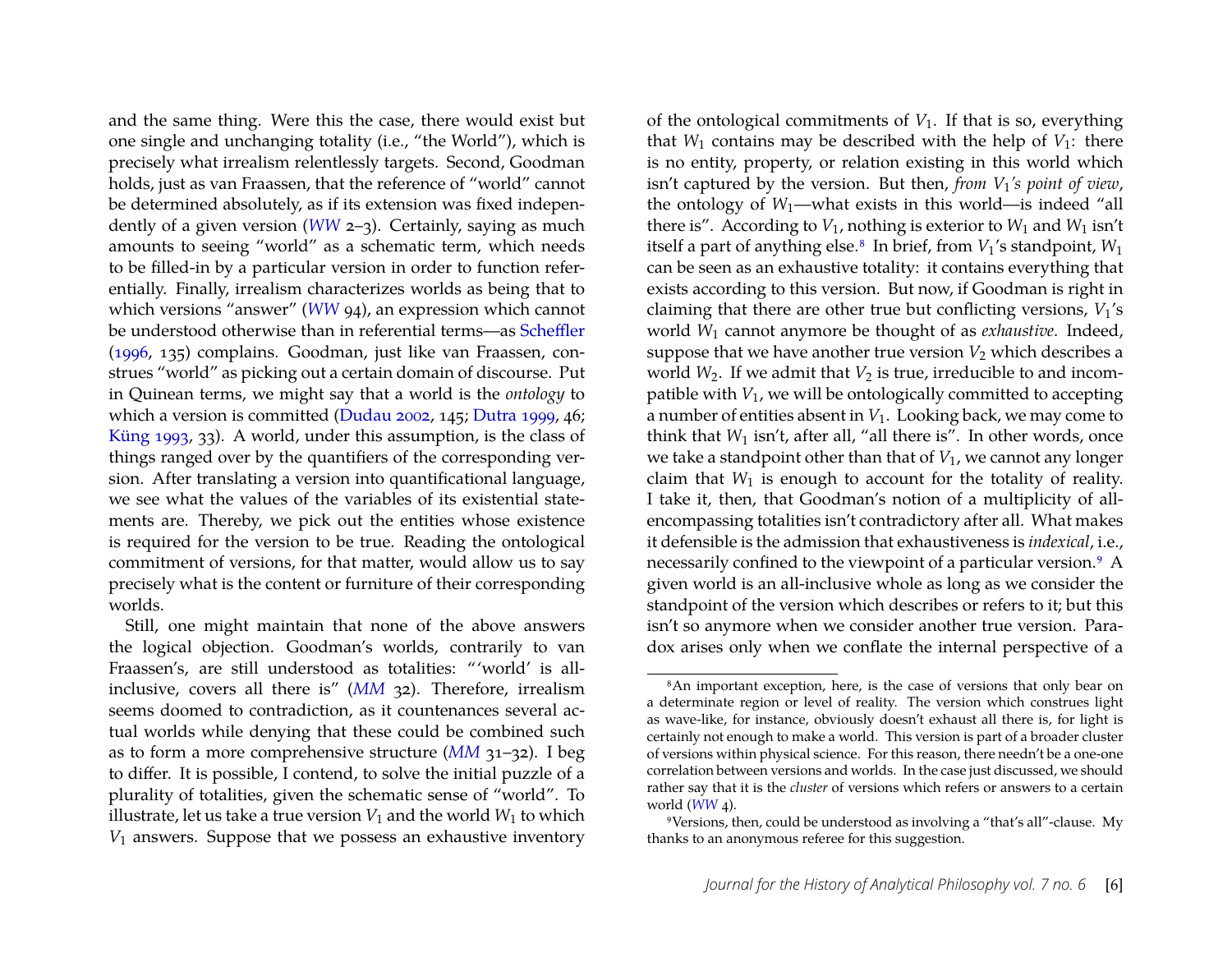version and the standpoints of other versions (*[MM](#page-25-3)* 32). If this is correct, there can indeed exist several exhaustive totalities, as long as we reckon that we do not adopt more than one worldversion at any given time. This is precisely what Goodman held, as he noted that we work with different versions at different times, this "judicious vacillation" (*[MM](#page-25-3)* 32) between versions being a function of the context and of our interests. Goodman, in brief, may defend that a world is an all-inclusive whole, while maintaining that there exist several such worlds. Of course, this dialectical move is conditional on the existence of true conflicting versions—an assumption, as we will see, which is at the centre stage of the argument for pluriworldism.

#### **4.2. Reply to Scheffler**

Consider, now, Scheffler's complaint that pluriworldism is ambiguous. What we just said, I think, is enough to repel this worry. Indeed, Goodman simply does *not* endorse the versional view. If, as we said, a world is what a true version refers to, or alternatively, the ontology to which it is committed, the plurality of versions entails the plurality of worlds construed as ontological realms. This corresponds to the objectual reading of pluriworldism. There are still other ways to show that Goodman's pluriworldism must be understood objectually. For a start, versional irrealism would require simply identifying worlds and versions. But during his back and forth exchange with Scheffler, Goodman never admitted to endorsing such a view. In fact, he explicitly insisted on the difference between worlds and versions: "a right version and its world are different. A version saying that there is a star up there is not itself bright or far off, and the star is not made up of letters" (*[SM](#page-25-5)* 144). To that extent, identifying worlds and versions would amount to conflating theories with whatever it is they refer to, a confusion that Goodman had previously warned against [\(Goodman 1960,](#page-25-16) 48). Another clue that irrealism must be understood objectually is that, were the versional reading true,

Goodman's worldmaking thesis would become trivial [\(Scheffler](#page-25-13) [1996,](#page-25-13) 137). Indeed, if worlds *were* versions, worldmaking would amount to version-making. But it is plain that *we* are the authors of the various theories, systems, and descriptions that we use to refer to reality. It is only if we admit that Goodman takes "world" in an objectual sense that the worldmaking thesis becomes substantial (and controversial); for then, it is the *content* of the worlds which is taken to be "made" by human beings. Thus, if pluriworldism only makes sense under an objectual reading, there is little reason to think that things are different regarding pluriworldism.

We should perhaps, however, do more justice to Scheffler's point. If irrealism needs to be construed objectually, how are we to explain the numerous passages where Goodman simply assimilates versions and worlds (e.g., *[WW](#page-25-2)* 4, 7, 96; *[MM](#page-25-3)* 49)? How could we understand in non-versional terms such contentions as "irrealism . . . sees the world melting into versions" (*[MM](#page-25-3)* 29) or "the world [is] displaced by worlds *that are but versions*" (*[WW](#page-25-2)* 7, my emphasis)? The answer is that irrealism, while refusing to identify versions and worlds, takes them to be necessarily *conjoined*. Throughout his works, Goodman has argued that it is desperately vain to try and sort out "the world" on the one side, and its descriptions and representations on the other: "no firm line can be drawn between world-features that are discoursedependent and those that are not" (*[SM](#page-25-5)* 144). While this is certainly a controversial claim, what matters for my present purposes is that Goodman refuses any clear-cut distinction between reality and its descriptions (*[WW](#page-25-2)* 114). Consequently, the divide between versions and worlds is necessarily blurred, for what we refer to (i.e., worlds) cannot be conceived independently from the versions which answer them. Saying this doesn't mean that worlds and versions are identical. The former are ontological realms, which can be understood as the denotata of versions, or alternatively, as what they are committed to. The latter are complexes of symbols functioning referentially. As Goodman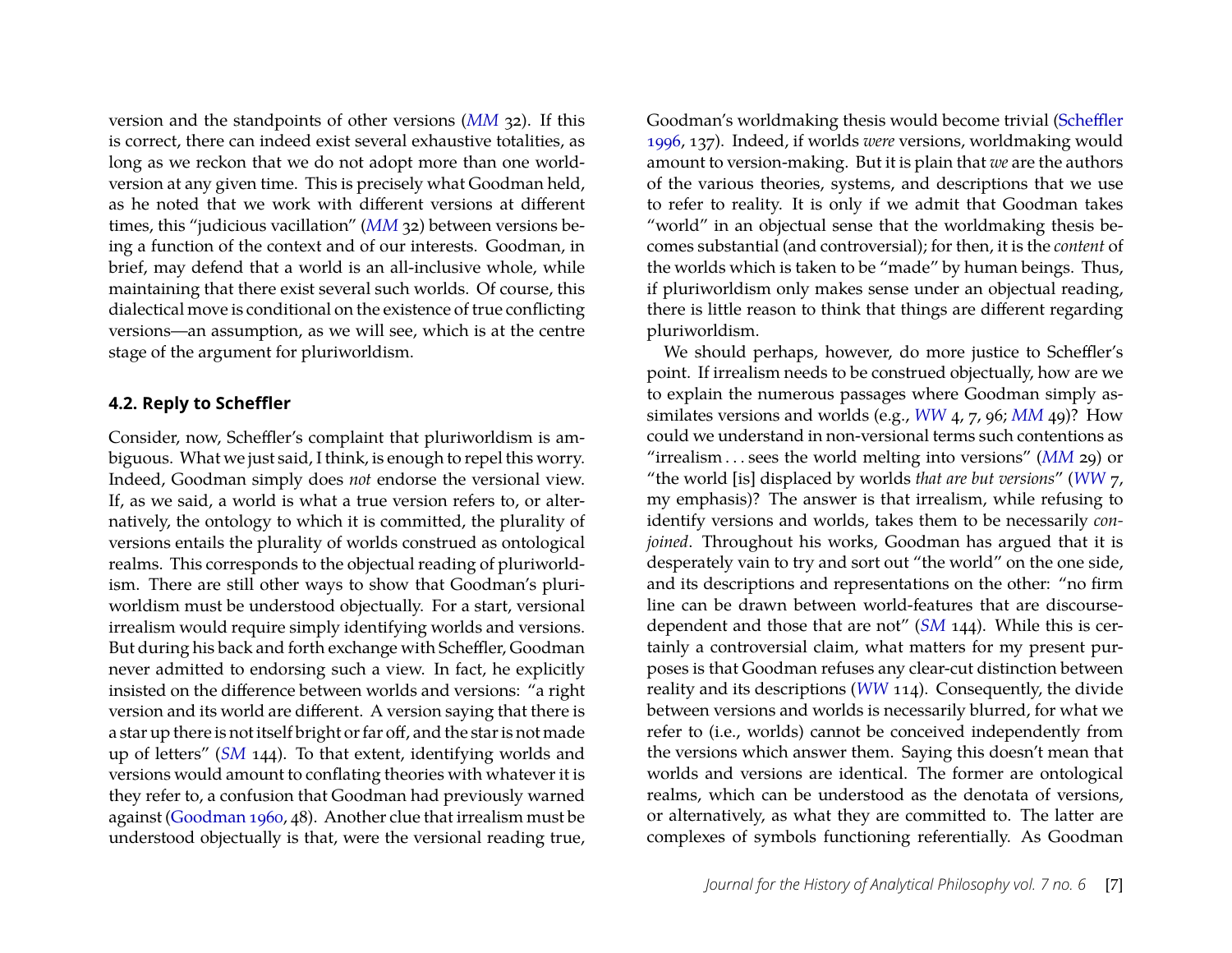insists, "the world is not the version itself; the version may have features—such as being in English or consisting of words that its world does not. But the world depends upon the version" (*[MM](#page-25-3)* 34, see also *[SM](#page-25-5)* 144). I think, then, that Goodman's point is that worlds and versions are distinct but necessarily co-dependent. This is probably what made Scheffler think that pluriworldism could be understood versionally. According to Goodman, there are no worlds without corresponding true versions and no true versions without their corresponding worlds. Every true version refers—or is ontologically committed—to a certain world; and every actual world depends on a true version. Therefore, while it is mistaken to conflate worlds and versions, as Scheffler proposed, it is equally wrong to disconnect them entirely. Accordingly, we may hold together both a distinction and close relationship between versions and worlds, as long as we are willing to defend, as Goodman does, an antirealist view regarding what there is:

Scheffler is disturbed by my saying both that a term or picture or other version is ordinarily different from what it denotes and yet also that talk of worlds tends to be interchangeable with talk of right versions. But . . . although "table" is different from tables, and "constellation" different from constellations, still tables and constellations and all other things are version dependent. (*[SM](#page-25-5)* 166)

All of the previous should be enough to answer Scheffler's worry. Goodman endorses objectual pluriworldism, while admitting a narrow co-dependence of versions and worlds. This, I believe, is the source of the idea that irrealism could be taken in a versional sense. If what I have said is correct, this impression is clearly mistaken. A world simply isn't a version, although it is necessarily version-dependent.

#### **4.3. Goodman's nihilism**

How are we to explain, finally, Goodman's occasional insistence that there exists no world at all? Let us consider his contention that "if there is any world, there are many, and if many, none"

(*[MM](#page-25-3)* 39). How should we make sense of this alleged equivalence (or complementariness) between pluriworldism and nihilism? I believe that the distinction introduced above between the schematic and metaphysical uses of "world" allows us to solve this puzzle. The first step of Goodman's reasoning (if any . . . many) can be understood as follows. Let us suppose that there exists an exhaustive totality corresponding to what philosophers have called "the World". Since Goodman argues that there are conflicting true versions, which correspond to different ontologies, one will need to reckon the existence of several worlds, schematically understood. But these schematic worlds, as we said, can also be considered (indexically) as encompassing totalities. If we agree that there exists something such as the world, we must indeed reckon that there are many, given that we have competing ontologies corresponding to the many true but conflicting versions. Consider, now, the second step (if many . . . none). Once we admit that there are several worlds, we may say in return that there is none, for there is no single totality which encompasses every version and every ontological realm. Pluralism yields nihilism, then, in the sense that it entails the loss of the unique and ready-made world. To put it differently, I think that Goodman's slogan makes sense as long as the occurrences of "world" therein are given different meanings. This can be reconstructed as follows. Those who hold that there is one world (in the metaphysical sense), once confronted with the fact that there are multiple conflicting but true versions, will have to concede—so Goodman says—that there are several worlds in the schematic sense. But if there are several worlds (in the schematic sense), and if these can be understood—indexically—as totalities, there can in return be no single and all-embracing world (in the metaphysical sense). Put this way, Goodman's slogan becomes more intelligible. While a good deal of argumentation would, of course, be required to warrant each of these dialectical steps, I take it that Goodman's conjunction of pluralism and nihilism isn't antinomic after all.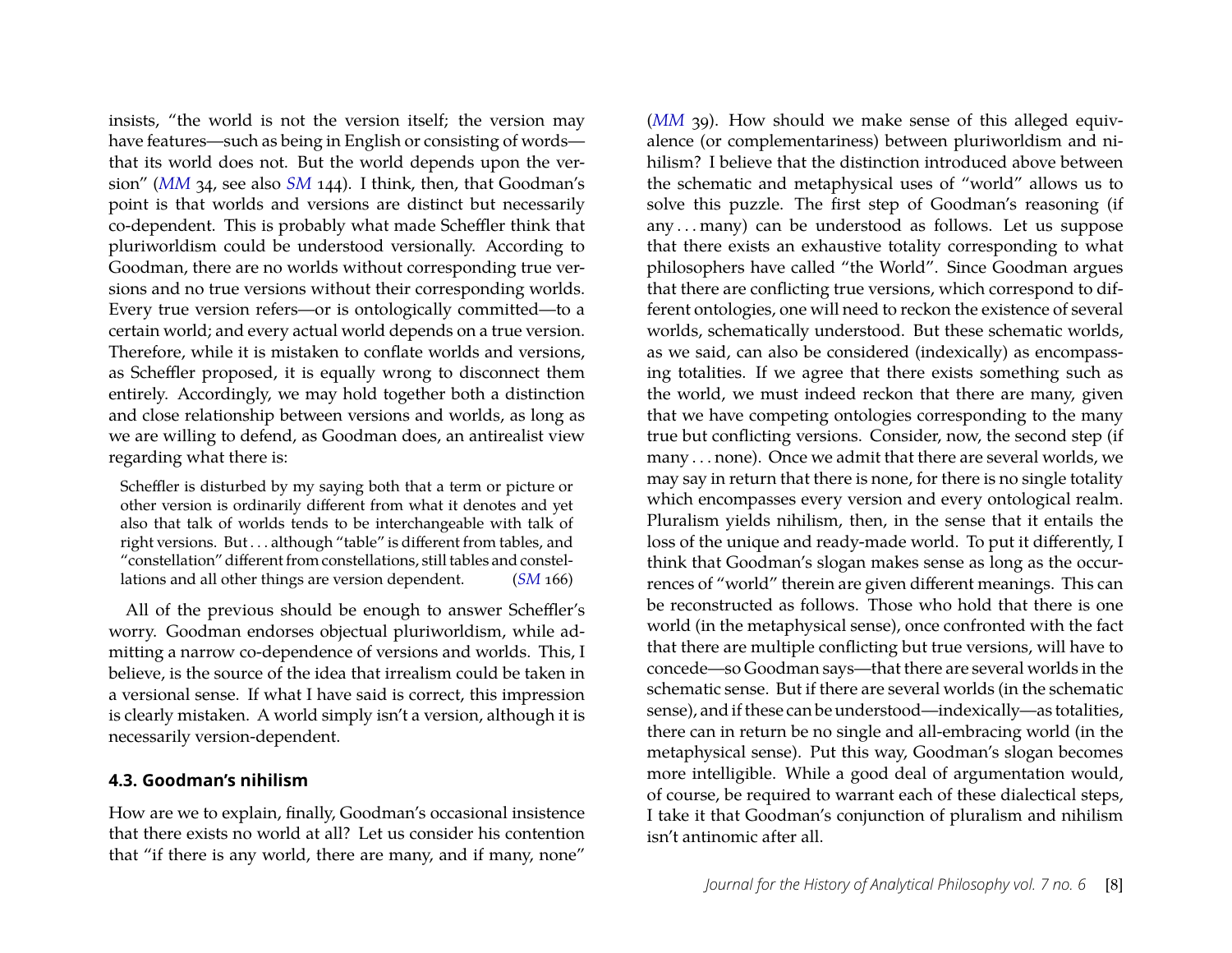#### <span id="page-9-0"></span>**5. The Many-Worlds Argument**

The previous replies, I hope, will be enough to dismiss or at least temper what I take to be the most frequent complaints against pluriworldism. If that is so, we ought to take Goodman's proposition more seriously and subject it to closer scrutiny. In this spirit, I will now examine how the case for pluriworldism can be made more precisely. As it stands, Goodman grounds his view on a rather technical argument, which may be labelled the "many-worlds argument". The latter has rarely been discussed by critics[.10](#page-9-1) Confident that pluriworldism was at best obscure and at worst incoherent, many have preferred, indeed, to focus their attention and objections on Goodman's worldmaking thesis. But what is truly novel in irrealism isn't so much its constructivist or antirealist facet. The contention that there are several *actual* worlds, however, has few equivalents in contemporary philosophy. If only for this reason, it deserves closer examination.

#### <span id="page-9-3"></span>**5.1. The structure of the argument**

The many-worlds argument may be found at various places in Goodman's works (*[MM](#page-25-3)* 30–34, *[RP](#page-25-4)* 50–51, *[SM](#page-25-5)* 151–52). Its clearest and most concise formulation is the following:

To anyone but an arrant absolutist, alternative ostensibly conflicting versions often present good and equal claims to truth. We can hardly take conflicting statements as true in the same world without admitting all statements whatsoever (since all follow from any contradiction) as true in the same world, and that world itself as impossible. Thus we must either reject one of two ostensibly conflicting versions as false, or take them as true in different worlds, or find if we can another way of reconciling them. (*[WW](#page-25-2)* 110) Goodman, here, confronts us with a dilemma. Given an initial problem—i.e., the existence of conflicting but supposedly equally true versions—one of the following options must be true. We might maintain (a) that true conflicting versions are true of one and the same world; (b) that one member within each pair of conflicting versions must be false; (c) that conflicting true versions are true in different worlds; or (d) that these versions are not *really* conflicting and can therefore be reconciled. Among these possible answers, (c) corresponds to pluriworldism as discussed above. Then, two things are required from Goodman in order to secure his view. First, he must give reasons to think that the initial issue—viz., the existence of conflicting true versions—is genuine and cannot be explained away. Second, he must eliminate options (a), (b), and (d). If (c) is shown to be true in at least one case of true conflicting versions, then pluriworldism will be established successfully.<sup>11</sup> The many-worlds argument, as it stands, is formally equivalent to a complex disjunctive syllogism (see [Huschle 2000,](#page-25-17) 86). To avoid useless complication, I take it that its core principles can be expressed simply as follows:

- (P1) There are true conflicting versions.
- (P2) To each true version answers a world.
- (C1) Either true conflicting versions answer to one and the same world or they answer to different worlds. (P<sub>1</sub>, P<sub>2</sub>)
- (P3) True conflicting versions cannot answer to one and the same world.
- (C2) True conflicting versions answer to different worlds. (C1,  $P_3$

<span id="page-9-1"></span><sup>1</sup>[0Dutra](#page-24-5) [\(1999\)](#page-24-5) and [Huschle](#page-25-17) [\(2000\)](#page-25-17) must be mentioned as exceptions here, as their doctoral dissertations are explicitly focused on Goodman's pluriworldism.

<span id="page-9-2"></span><sup>&</sup>lt;sup>11</sup>This is a rather modest way of framing the argument for pluriworldism, for Goodman defends, more ambitiously, that there exists an immense variety of worlds in the sciences, philosophy, and the arts (and hence, many cases of true conflicting versions). I take it, however, that a defence of pluriworldism minimally requires establishing that there are at least two worlds. Thanks to an anonymous referee for drawing my attention to this.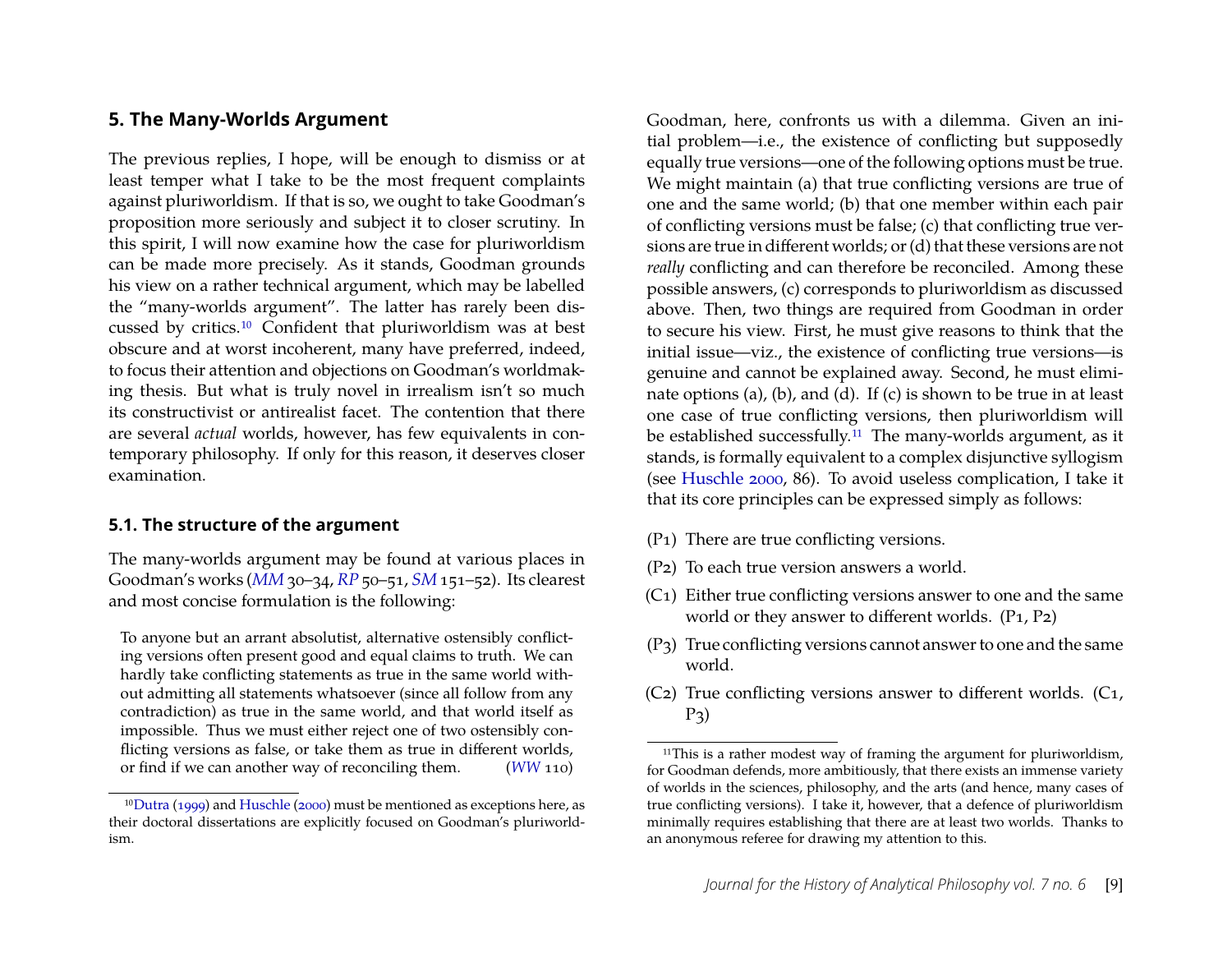This simplified representation of Goodman's argument, I think, makes clear what are its most controversial premises. [\(P2\)](#page-9-3) is relatively unproblematic. If Goodman's concept of "world" is indeed schematic, this premise amounts to the mundane claim that every true description of reality is committed to the existence of such and such configuration of objects, properties, or relations[.12](#page-10-0) Given that this could be accepted even by an opponent of pluriworldism, I think that this assumption need not be discussed any further. However, premises  $(P_1)$  and  $(P_3)$  are not obvious and deserve closer scrutiny.

#### **5.2. The case for [\(P1\)](#page-9-3)**

Let us, first, consider Goodman's claim that "alternative ostensibly conflicting versions often present good and equal claims to truth" (*[WW](#page-25-2)* 110). This premise, crucially, is the starting point from which the many-worlds argument unfolds. But how are we to warrant this assumption? To my knowledge, Goodman doesn't offer any clear-cut argument to justify [\(P1\),](#page-9-3) simply stating that "the fact that there are many different world-versions is hardly debatable" (*[WW](#page-25-2)* 4). This confidence perhaps stems from the fact that Goodman had already argued at length, in his earlier works, that distinct "constructional systems" could be devised, none of them being epistemically or ontologically privileged over the others (see [Goodman \[1951\] 1977,](#page-25-18) [\[1941\] 1990\)](#page-25-19). More generally, it is certainly uncontroversial that there exist conflicting axiomatizations or systems in logic, mathematics, and physics. As a matter of fact, anyone but the full-blown reductionist will admit that there are non-equivalent and even incompatible theories or descriptions of the world, at least in the sciences. What [\(P1\)](#page-9-3) states, however, is certainly not so innocuous. Even if one agreed on the existence of rival world-versions, it is certainly problematic to consider them, as Goodman does, as "conflicting truths" (*[WW](#page-25-2)* 110–11). One may wonder, indeed, what allows one to think that there are *true*rival versions. As I pointed out, Goodman doesn't develop any knock-down argument to support this premise. However, he offers several alleged examples of true but contradictory statements, which are supposed, by extension, to embody conflicting true versions. His most recurrent example of such competing versions is the following (*[WW](#page-25-2)* 2, *[MM](#page-25-3)* 30, *[RP](#page-25-4)* 50, 98–99). Consider:

- <span id="page-10-1"></span>(1) The sun always moves.
- <span id="page-10-2"></span>(2) The sun never moves.

These two statements are ostensibly conflicting, in the sense that nothing can absolutely be still and moving at the same time. For this reason, the conjunction of [\(1\)](#page-10-1) and [\(2\)](#page-10-2) yields a contradiction. Still, Goodman claims that the two assertions are "equally true" (*[WW](#page-25-2)* 2). Such a contention makes sense once it is recalled that motion and rest are generally understood relativistically. Whenever we seek to describe the motion state of a certain material object, that is, we must do it in regard with other bodies which we will take to be absolutely moving or absolutely still, and which constitute our "frame of reference" for that matter.

The previous statements, then, may be considered true in the sense that each is true "within an appropriate system" (*[WW](#page-25-2)* 111). [\(1\)](#page-10-1) is true within a geocentric system and  $(2)$  is true from a heliocentric viewpoint. What's more, these statements are *equally* true in the sense that we often switch from one of these frames to the other (*[MM](#page-25-3)* 32). The truth of [\(1\)](#page-10-1) is uncritically accepted in ordinary parlance. We adopt a geocentric viewpoint, for instance, when we ask when the sun will set or when we compare the speed of racing cars. On the other hand, we will normally adopt a Copernican frame of reference—and thus, assert the truth of [\(2\)—](#page-10-2)when we describe the solar system during an astronomy class. From this, Goodman concludes that [\(1\)](#page-10-1) and [\(2\),](#page-10-2) although

<span id="page-10-0"></span><sup>&</sup>lt;sup>12</sup>Note that I omit, for simplicity purposes, the putative cases where a single world would correspond to a "cluster" of versions. Nothing in what follows hinges on this.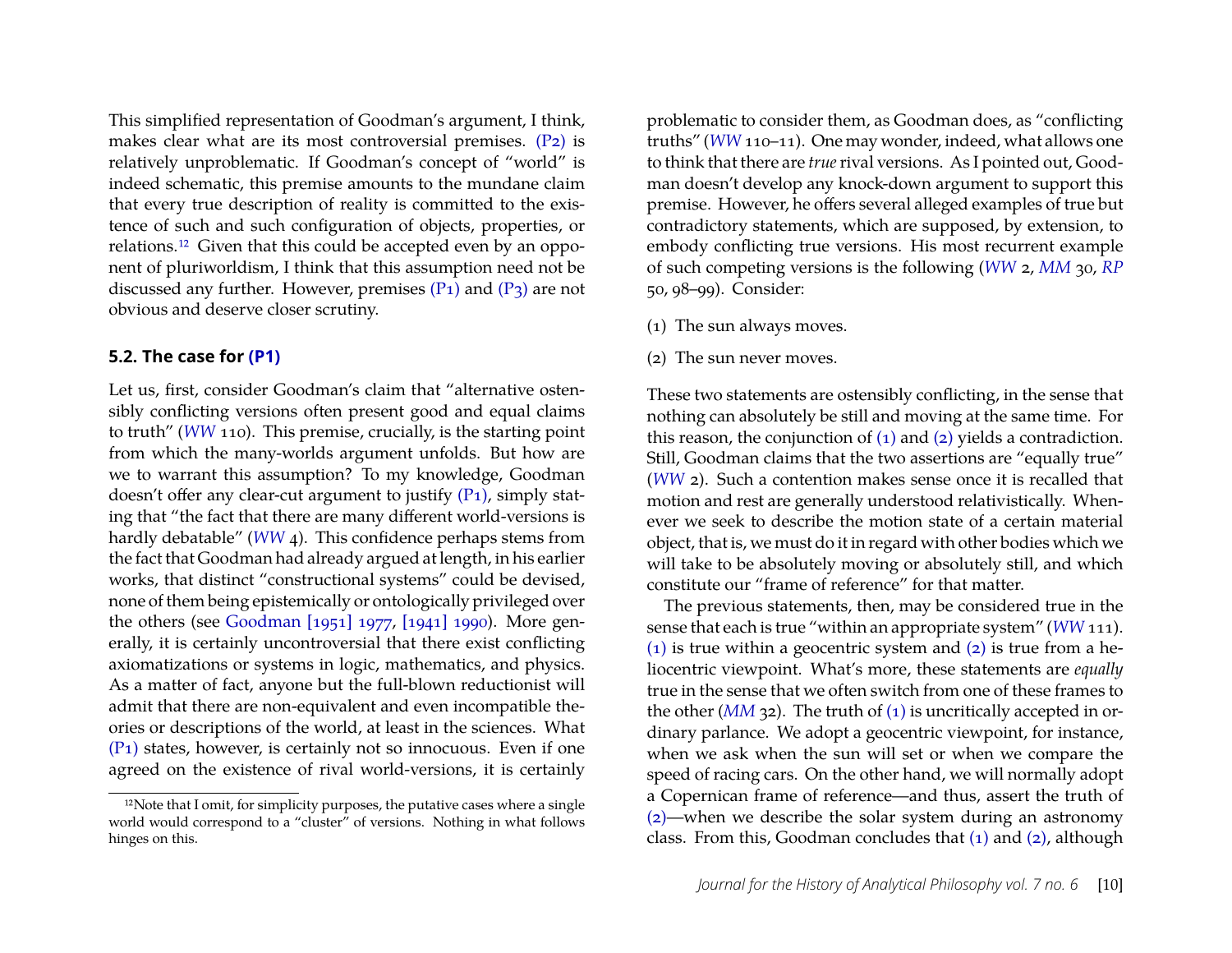they ascribe conflicting properties to one and the same entity, may nonetheless be regarded as equally true. Assuming that these statements stand in shorthand for versions, we would here have an alleged case of conflicting true versions, and thus, of different worlds.

Yet, and as Goodman reckons, this example isn't perhaps the best way to support  $(P_1)$ . Conflicting statements regarding rest and motion give a somewhat watered-down picture of what he takes to be competing true versions, for they use "much the same terms and are routinely transformable into one another" (*[WW](#page-25-2)* 3, 93). It could be argued, for that matter, that the previous statements, while perhaps non-equivalent and supposedly true, do not really conflict. To prevent this worry, let us consider another instance of what Goodman takes to be conflicting true versions. According to him, Paul Kolers' experiments on "apparent motion" provide yet another case of conflicting truths. When two luminous spots are displayed close to one another on a contrasted screen in a brief temporal interval, one typically gets the illusory perception that the first point moves to the position of the second. Our perceptual system, that is, builds up a phenomenal continuity between events which are nevertheless physically disjoint. Consider, now, the two following statements (*[WW](#page-25-2)* 118):

- <span id="page-11-0"></span>(3) A spot moves across the screen.
- <span id="page-11-1"></span>(4) No spot so moves.

Goodman considers  $(3)$  and  $(4)$  to be equally true. Here again, this claim must be understood in relative terms, i.e., as depending on the framework one will adopt. [\(3\)](#page-11-0) will turn true and [\(4\)](#page-11-1) false if the version we are working with is phenomenalistic, that is, if it accounts for the visual appearances in terms of (say) *sense-data*. Conversely, [\(4\)](#page-11-1) is true and [\(3\)](#page-11-0) false under a physicalist framework, in which the phenomena are only described in terms of observational statements made in the language of

physics. This example, Goodman adds, is particularly interesting, as it cannot be understood as a case of conflict between two empirically equivalent theories. Phenomenalistic and physicalist descriptions are not mere notational variants. They do not readily translate into one another. More importantly, they "do not evidently deal with all the same objects" (*[WW](#page-25-2)* 93). While the phenomenalist version refers to a seen motion and is only committed to the existence of one moving spot; the physicalist one admits some unseen stimuli and acknowledges the existence of two spots. What we have here, then, isn't a simple case of competing descriptions regarding the underlying nature of certain entities. These versions actually disagree even regarding which and how many entities there are. If we suppose, as Goodman proposes, that these versions are equally adequate, that they bear on the same phenomena, and that nothing allows us to rule out one or the other as a non-starter, we would therefore have here another case of conflicting true versions.

The previous elements should be enough to have a sense of what Goodman considers as cases of true but conflicting statements or versions. Other examples abound. Presumably, the wave-particle duality in physics or the opposition between physicalist and mentalist vocabularies in the philosophy of mind would also correspond to what Goodman envisions here. The latter, in fact, broadly invites us to count as rival versions the many descriptions and depictions of reality found in "the vast variety in the several sciences, in the arts, in perception, and in daily discourse" ([WW](#page-25-2) 94).

Should we simply agree to  $(P_1)$ , then, and admit that there are indeed true conflicting versions? It is likely that a proper justification of this premise would require us to take a closer look at the peculiar brand of antireductionism that Goodman advocated in his first works (see [Elgin 2009\)](#page-24-6). At any rate, I think that [\(P1\)](#page-9-3) could be accepted under a weaker form. Granted that we can, indeed, observe many examples of allegedly true but conflicting statements or versions (at least in the sciences), we may concede,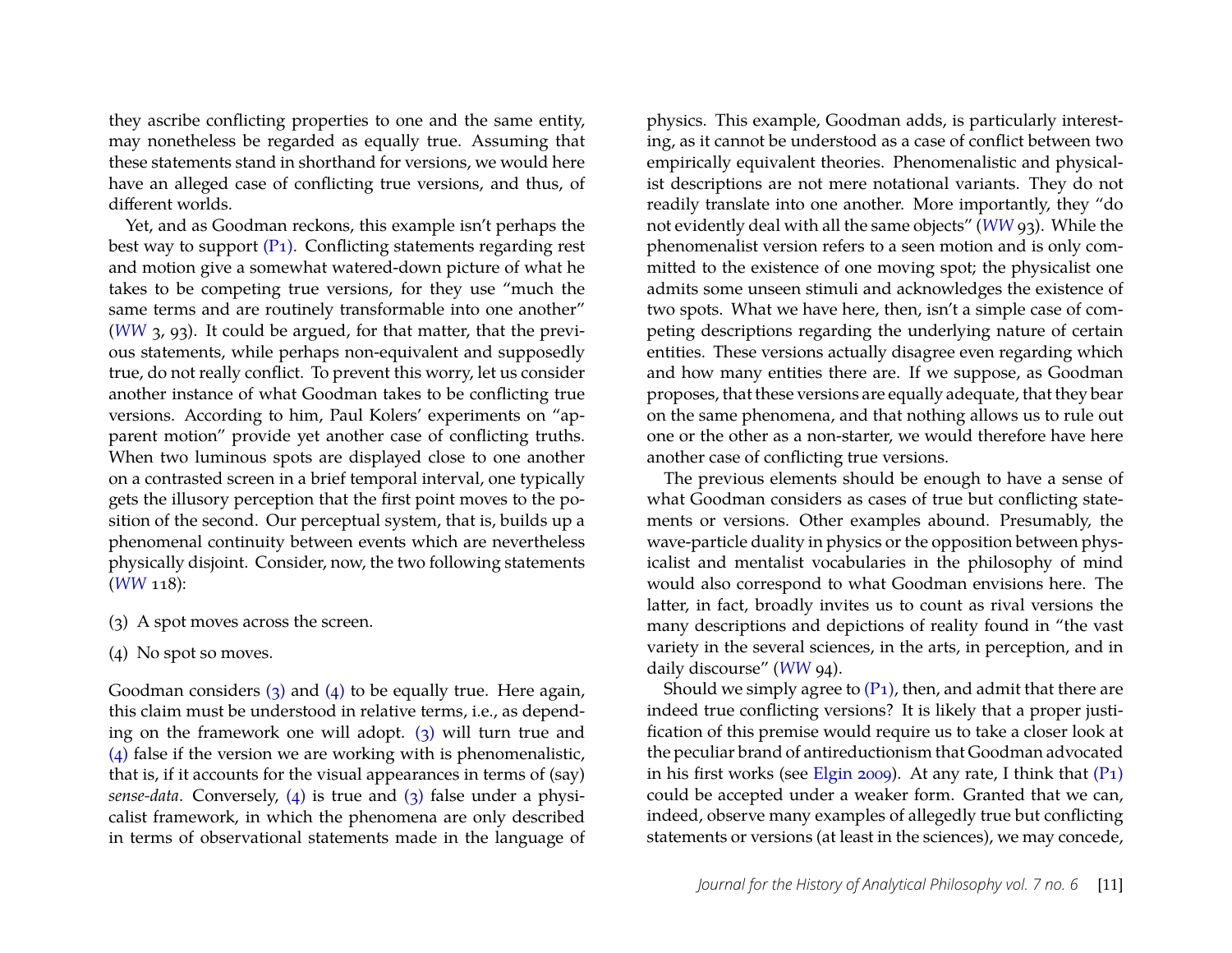minimally, that there *seem* to be cases of true conflicting versions. This is certainly not as strong as Goodman would have it, but this is also less controversial. This weaker reading of  $(P_1)$  is enough for the many-worlds argument to proceed: if there seem to be conflicting true versions, we indeed have the potential threat of a contradiction between versions, which needs to be explained away.

#### **5.3. Arguing for [\(P3\)](#page-9-3)**

Let us suppose that Goodman is right in claiming that there are seeming cases of conflicting true versions. Let us also accept—as [\(P2\)](#page-9-3) demands—that to every true version answers a world. Then, we are confronted with the following alternatives, presented in  $(C_1)$ : either the true conflicting versions answer to different worlds or they answer to one and the same world. Goodman's irrealism, obviously, embraces the first option. But why couldn't we claim, with the "one-worldist" [\(Kukla 2000,](#page-25-6) 100), that conflicting statements are true of one and the same world? What is it, in other words, that warrants  $(P_3)$ ? Goodman's answer is clear and, I think, unobjectionable. Suppose that the aforementioned pairs of statements about the sun are equally true. Plainly, their conjunction cannot be true in or of the same world, simply because it would entail the existence of true contradictions. Since [\(1\)](#page-10-1) and [\(2\)](#page-10-2) are contraries, the truth of one entails the falsity of the other, so that pretending that it is true *in the same world* that the sun always and never moves would amount to accepting something like "*p* ∧ ∼*p*". But, as one knows, everything follows from a contradiction—this is the famous "explosion principle" (*ex falso quodlibet*).[13](#page-12-0) To suppose that [\(1\)](#page-10-1) and [\(2\)](#page-10-2) are true about or of the same world, then, would entail the truth of any statement whatsoever, however arbitrary: "since all statements follow from a contradiction, acceptance of a statement and its negation erases the difference between truth and falsity" (*[MM](#page-25-3)* 30). Countenancing conflicting truths within one and the same world, then, leads to an indefensible form of relativism, which makes it clear that such worlds are "impossible" (*[WW](#page-25-2)* 110). In brief, and while Goodman admits the existence of conflicting truths, he is no dialetheist. Nothing in the many-worlds argument implies a violation of the Principle of Non-Contradiction. On the contrary, it is precisely the acceptance of this principle that secures  $(P_3)$ . But if we admit this particular defence of  $(P_3)$ , along with the other premises of the argument, and if we are to reject the possibility of true contradictions, we must concede that conflicting versions are true of (or in) different worlds. Q. E. D.

#### **5.4. Contra [\(P3\):](#page-9-3) a simple fix?**

The previous case for the many-worlds argument, however, is much too quick to convince anyone. Why think, indeed, that Goodman's alleged case of true conflicting statements are *irremediably* conflicting? One could argue that, between the acceptance of true contradictions and that of many-worlds, there remains an intermediate and more plausible option: one could simply point out that  $(1)$  and  $(2)$ —and other similar pairs of allegedly conflicting true statements—are not *really* incompatible, so that they can after all be true of the same world. In that case,  $(P_3)$  could be denied, undermining Goodman's conclusion.

The most promising option, here, is to appeal to what I will call the "relativization strategy", which consists in relativizing true conflicting statements to different schemes or frameworks. In fact, this is what we have done above, by relegating  $(1)$  and  $(2)$ to different reference frames, and  $(3)$  and  $(4)$  to different philosophical systems. Here, it could be argued that this process of relativization allows us to *solve* the conflict between these al-

<span id="page-12-0"></span><sup>&</sup>lt;sup>13</sup>The explosion principle, admittedly, can be challenged in paraconsistent logics. It could be interesting to see what happens with the many-worlds argument in such non-standard frameworks. However, I will leave this question aside here, as Goodman evidently developed his view in accordance with the orthodox assumption that everything follows from a contradiction. Thanks to an anonymous referee for this remark.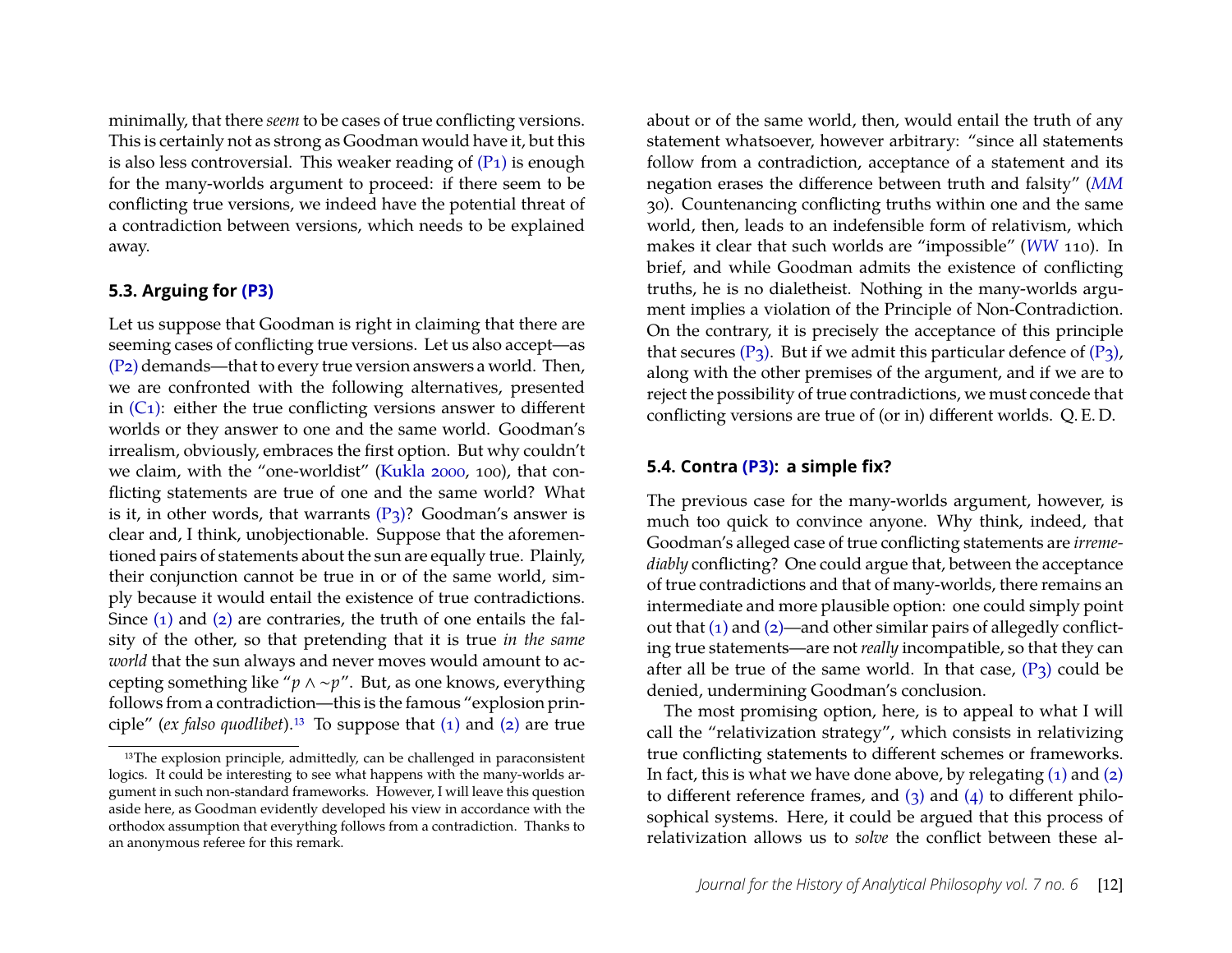legedly true contradictory statements. Instead of [\(1\)](#page-10-1) and [\(2\),](#page-10-2) for instance, we might say:

- <span id="page-13-0"></span>(5) Within a geocentric system, the sun always moves.
- <span id="page-13-1"></span>(6) Within Copernicus's system, the sun never moves.

At first glance, and granted that motion must be described relativistically, these new statements seem to be correct specifications of the meaning of  $(1)$  and  $(2)$ . The main interest of such paraphrases is that  $(5)$  and  $(6)$  do not conflict any longer. Indeed, the fact that a certain contention is true within a certain system doesn't prevent its being false within another. Therefore, the relativization of  $(1)$  and  $(2)$  to different frames of reference seems to be a simple fix to the problem: the two conflicting true versions could after all be true of or in one and the same world. The same move works equally well in the case of statements [\(3\)](#page-11-0) and [\(4\)](#page-11-1) and, presumably, with any other instances of conflicting true statements or versions. There would be no need, then, to commit to pluriworldism and its exorbitant ontological cost.

Goodman, however, contends that the relativization strategy fails. He intends to show this through an analogy. Consider the following assertions (*[WW](#page-25-2)* 112):

- <span id="page-13-2"></span>(7) The kings of Sparta had two votes.
- <span id="page-13-3"></span>(8) The kings of Sparta had only one vote.
- <span id="page-13-4"></span>(9) According to Herodotus, the kings of Sparta had two votes.
- <span id="page-13-5"></span>(10) According to Thucydides, the kings of Sparta had only one vote.

These statements formally mirror the ones examined above. While  $(7)$  and  $(8)$  cannot be true at once, the relativized statements [\(9\)](#page-13-4) and [\(10\)](#page-13-5) can unproblematically be held together. The reason is that the latter do not bear on the kings of Sparta themselves, but rather, on what notorious Greek historians have said

about them. This is why [\(9\)](#page-13-4) can be true even if the kings of Sparta had actually only one vote; just like [\(10\)](#page-13-5) can be true even if they had two. In fact,  $(q)$  and  $(10)$  would remain true even if there never were any kings in Sparta. But this, notes Goodman, reveals a major flaw of the relativization strategy. Given that their truth conditions differ so ostensibly, it is mistaken to consider [\(9\)](#page-13-4) and [\(10\)](#page-13-5) as equivalent in meaning or reference—and thus, as correct paraphrases—of  $(7)$  and  $(8)$ . While the former assert something about the kings of Sparta, the latter simply record something that has been reported about them.

According to Goodman, the exact same thing goes on regarding statements  $(1)$ – $(2)$  and  $(5)$ – $(6)$ . While  $(5)$  and  $(6)$  can be simultaneously true, these relativized statements do not directly bear on the sun, as  $(1)$  and  $(2)$  did. They express, rather, what *is said* of the sun under such or such theory. Statements [\(5\)](#page-13-0) and [\(6\),](#page-13-1) if true, aren't truths about a star and its putative motion or rest, but truths about reference frames (*[MM](#page-25-3)* 30). Although the process of relativization makes the conflict between the original statements disappear, it also deprives them of their original reference or scope. While [\(1\)](#page-10-1) and [\(2\)](#page-10-2) ascribe rest or motion to the sun, their relativized counterparts do not.  $(5)$  is true even if the sun remains still and [\(6\)](#page-13-1) even though it continually moves. It seems, for that matter, that  $(1)$  and  $(2)$  assert something that  $(5)$ and [\(6\)](#page-13-1) fail to capture. The issue, in brief, is that asserting something about a given entity *e* simply isn't equivalent to pointing to what is said about *e* in a given framework. "The Sun is the god Ra" might be true when relativized to the framework of Egyptian mythology, but this doesn't amount to nor entail its truth *simpliciter*. If we agree to the previous point, i.e. that relativized statements aren't fuller formulations of their categorical counterparts, Goodman is right to reject the relativization strategy. In that case,  $(P_3)$  stands firm, so that the conflict between versions may be maintained after all.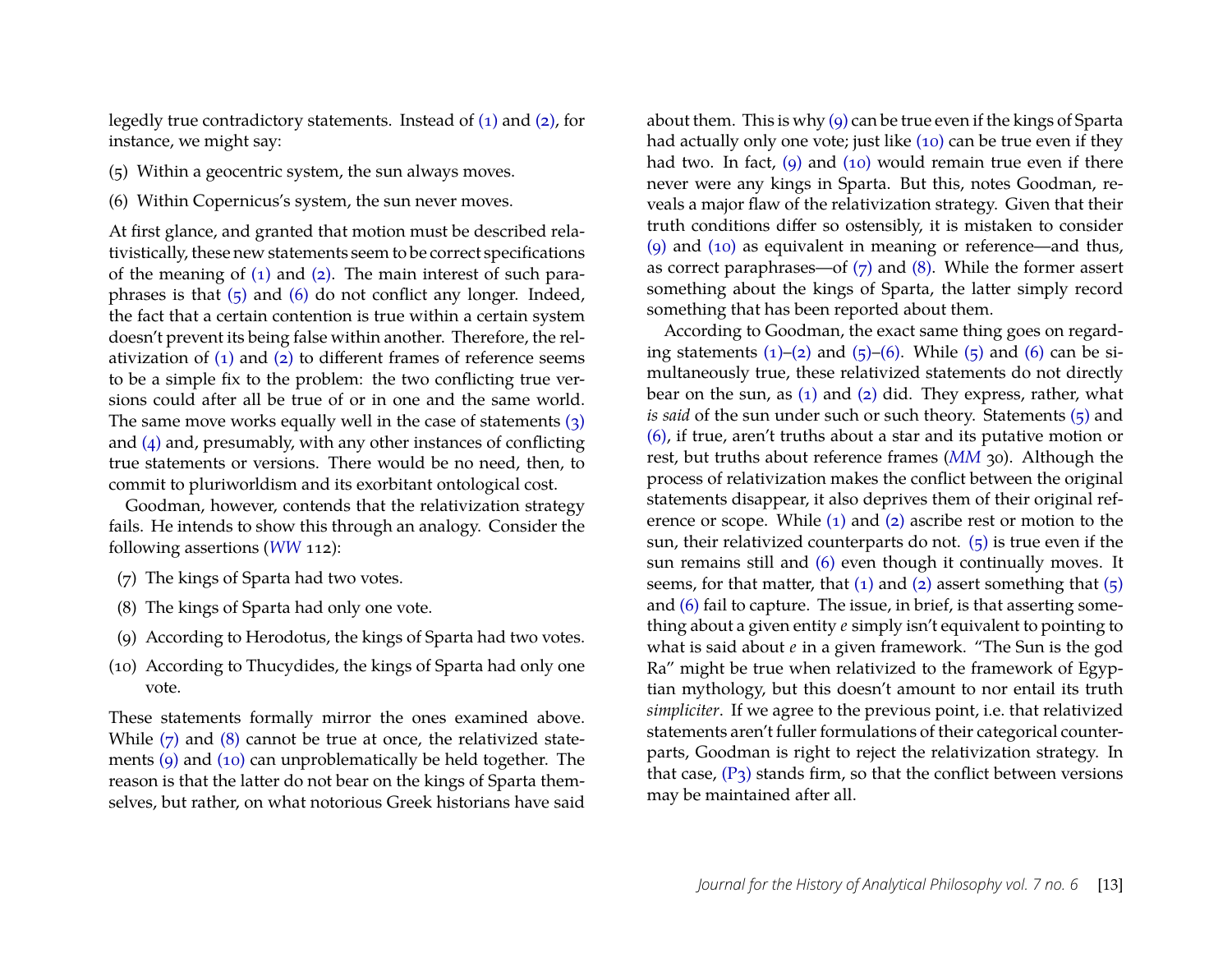#### **5.5. A worry**

This particular defence of  $(P_3)$  against the relativization strategy raises an obvious problem. Goodman implicitly seems to accept that there is a sense in which statements regarding motion and rest could be *absolutely*—rather than merely relatively—true. But certainly, one might complain that it doesn't make sense to draw an opposition between categorical statements [\(1\)](#page-10-1) and [\(2\)](#page-10-2) and their relativized counterparts  $(5)$  and  $(6)$ . It could be argued that the former possess no truth value, insofar as any statement regarding motion needs to be relativized to a reference frame. For that matter, we might want to regard unrelativized statements as ordinary but inaccurate ways of speaking, to be ultimately eliminated from scientific discourse. In that case,  $(5)$  and  $(6)$  would be what we really mean when we assert  $(1)$  and  $(2)$ . This sort of move, presumably, could be generalized to other alleged cases of conflicting truths, in order to save the relativization strategy. Goodman's first reply to this complaint is that categorical statements are indispensable in practice, so that they turn out to be non-equivalent (or irreducible) to relativized ones after all. Asserting that the bus is moving can be important or even vital when a reckless pedestrian crosses the street. It seems implausible to think that this categorical utterance could not be ordinarily accepted as true or false without explicit relativization to a given frame of reference. Indeed, it would seem ridiculous to claim that the same information could have been transmitted through the more exact and careful statement: "Watch out! Within a geocentric system, the bus is moving (although I must stress that it isn't, of course, within other frames of reference)!". Of course, we know that motion and rest, in physics, are adequately understood relativistically rather than absolutely. This doesn't mean, however, that absolute rest or motion are simply banned from ordinary discourse and practice. As Goodman points out: "we are severely handicapped if rather than saying whether or how a given object moves, we are restricted to describing changes

in relative position" (*[WW](#page-25-2)* 114). The practical usefulness and indispensability of categorical statements, then, hint that they substantially differ in meaning and in epistemic value from their relativized counterparts [\(Elgin 1996,](#page-24-7) 169). In practice, they are not, at any rate, reducible to the latter.

I envision an additional reply to the aforementioned objection. Suppose we wish to determine the speed of a racing car. For the purpose of this measurement, we will normally adopt a geocentric viewpoint. The crucial point is that we will not, here, simply reckon or assert that the car is moving *relative* to such or such frame of reference, as if all things were contextually equal*.* Rather, we will do *as if* the Earth was absolutely still, or again, *as if* [\(1\)](#page-10-1) was absolutely true. Of course, we know that the car, under other reference frames, could be described as being still or perhaps, as moving at a quite different speed. We also know that geocentric frameworks are of little use in astronomy. Yet, this is contextually irrelevant. Given this particular situation, we can simply ignore the other frames of references or versions that we still know to exist. The motion of the car or the stillness of the Earth, then, aren't taken to be relative any longer. What we do here, to borrow Goodman's expression, is transform "a relational term into a categorical one" (*[RP](#page-25-4)* 104). If that is so, relative and absolute talk could, after all, be reconciled. While motion and rest may only be ascribed from the standpoint of a particular reference frame, we generally do so in practice *as if* a given reference frame was an absolute set of coordinates, for as long as the situation and our interest require.[14](#page-14-0) Goodman's point, then, is here again that we cannot pretend to *eliminate* ab-

<span id="page-14-0"></span><sup>14</sup>For that matter, *contra* [Cohnitz and Rossberg](#page-24-2) [\(2006,](#page-24-2) 216), I do not think that Goodman actually disagreed with Quine's suggestion that we may pick out one of the conflicting versions at a time, so that we regard the one being used at this time as true and the other(s) as false. This is indeed, precisely, the strategy envisioned here (*[MM](#page-25-3)* 32). Cohnitz and Rossberg, however, are right when they insist that Goodman did not share Quine's belief that conflicting versions may be true of one and the same world albeit at different times.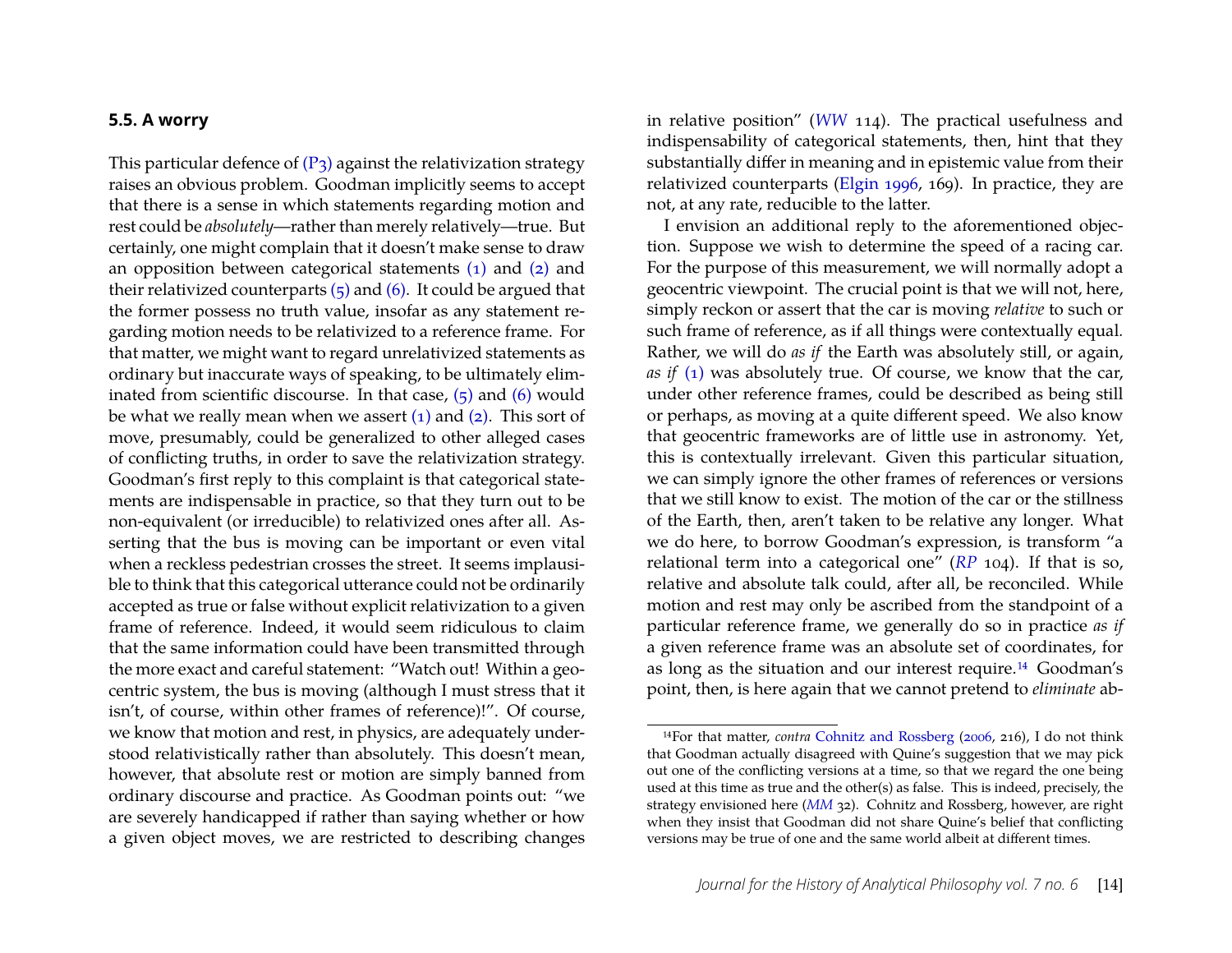solute statements regarding motion and rest. That every object may be ascribed an indefinite number of trajectories under many reference frames does not mean that we are allowed to appeal to them all at once, or that they all will be contextually relevant (*[RP](#page-25-4)* 98–99). To contend that motion is relative is certainly accurate but remains empty as such (*[WW](#page-25-2)* 21). One may agree that motion and rest are always version-relative and that they will vary between versions, but maintain, inside any given version, the absoluteness of rest and motion.

If all of the previous is correct, the relativization strategy indeed fails to eliminate the initial conflict between true competing statements such as [\(1\)](#page-10-1) and [\(2\).](#page-10-2) Once a reference frame is adopted in theory or in practice, it is temporarily converted into an absolute framework. We are then committed to recognizing the truth or falsity of certain categorical statements, at least for as long as we work with—or act from—this particular reference frame. To that extent, it is indeed because "we usually think and work within one world-version at a time" (*[MM](#page-25-3)* 32) that we may consider [\(1\)](#page-10-1) or [\(2\)—](#page-10-2)along with other such pairs—as categorically true or false. The consequence is that their conflict remains substantial: if we cannot do without categorical statements and if they are conflicting but true of the same entities, we are still facing the threat of a true contradiction. In brief, while the relativization of assertions to descriptive schemes or reference frames is theoretically indisputable, Goodman suggests that it is mistaken to consider that this strategy allows us to *solve*the conflict between true rival versions: "what is misguided then is not relativization to a system of representation or frame of reference, but a simple-minded understanding of what such relativization achieves" (*[RP](#page-25-4)* 51).

#### **5.6. Other challenges to [\(P3\)](#page-9-3)**

If we admit that relativization doesn't enable the elimination of true conflicting statements, the last remaining options to challenge  $(P_3)$  are the following: "we must either reject one of two ostensibly conflicting versions as false . . . or find if we can another way of reconciling them" (*[WW](#page-25-2)* 110). If these options are proved to be unacceptable in at least one case of allegedly true conflicting versions,  $(P_3)$  will have been warranted—along with the conclusion of the many-worlds argument.

Let us consider the first possibility. Could it be that one within any pair of allegedly true conflicting statements (or versions) turns out to be false after all? As it stands, nothing allows us to rule out such an eventuality. It certainly seems possible that a statement or version considered true at some time gets rejected later on. The history of science, of course, is full of such examples. In such cases, the problem of true conflicting versions finds a simple resolution, as one of the contenders is simply eliminated. If this strategy can be generalized to each pair of rival versions or statements, pluriworldism is undermined. Goodman, however, insists that it is implausible to think that *every* pair of true conflicting statements or versions is such that one within each pair will sometime turn out false. While certain current cases of conflict might be resolved in the future, nothing allows us to think that this will systematically be so. As Catherine Elgin points out:

The acceptability of conflicting world versions is not a temporary condition that will be remedied by further inquiry. Some currently acceptable versions will no doubt be ruled out by future findings. But those findings will support a multiplicity of new versions. Divergent systems are acceptable, not because evidence is inadequate, but because even the most demanding criteria of adequacy turn out to be multiply satisfiable. Our standards of acceptability are not selective enough to yield a unique result. Nor do we know how to make them so. We have every reason to believe that no matter how high we set our standards, if any world version satisfies them, many will do so. [\(Elgin 2000,](#page-24-8) 11–12)

The appeal to future resolution, for that matter, may seem to amount to nothing more than wishful thinking. But the oneworldist will perhaps protest that she claims something stronger,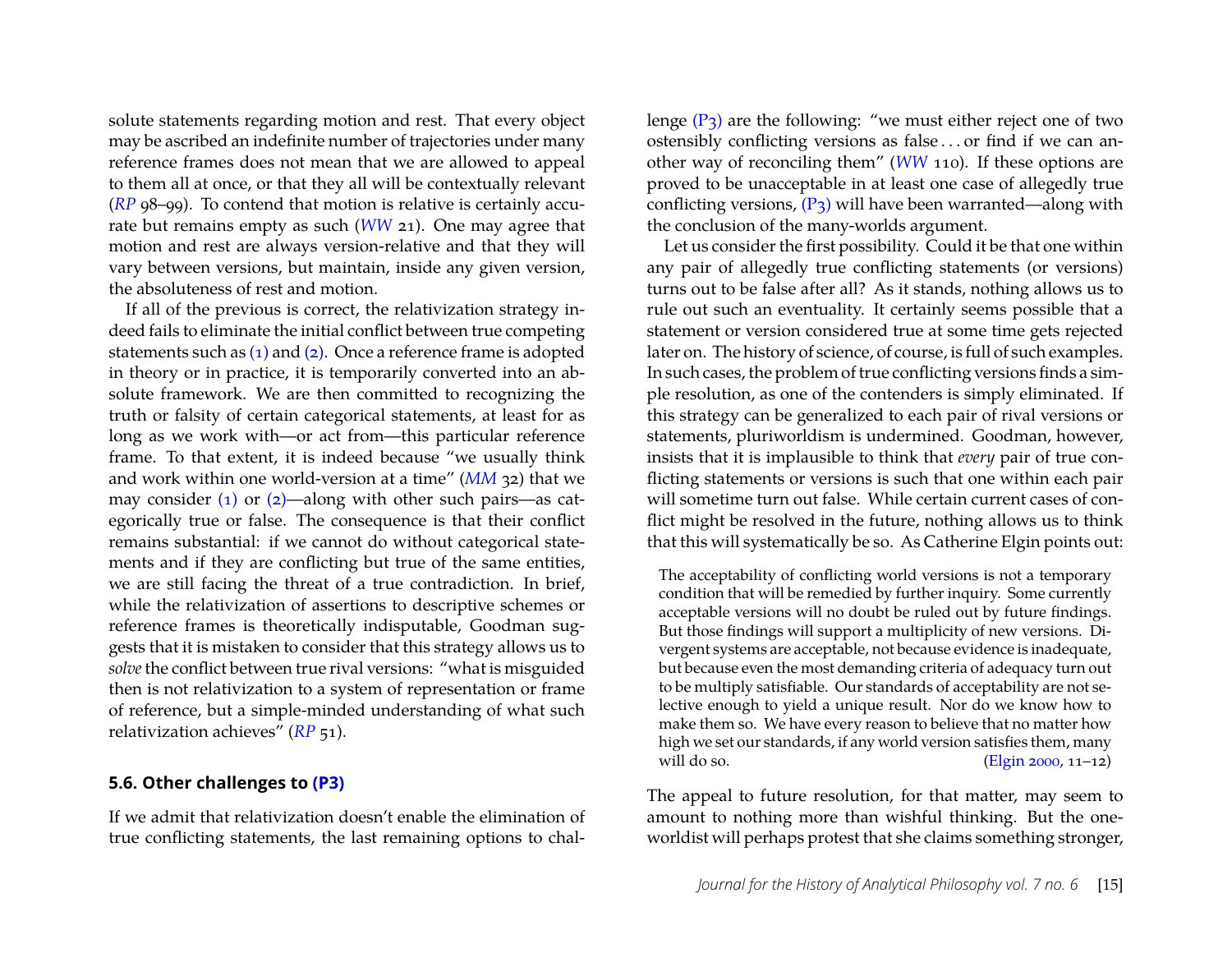namely that, for each pair of conflicting statements or versions, at least one within the pair *must* be false, independently of our discovering or verifying it. Note that such an assumption requires the existence of a world independent in its nature from human cognition. In other words, it is committed to the existence of version-independent truthmakers: something *in the world* would make one version within each pair of conflicting versions false. This proposal, however, has the major drawback of leading to skepticism. We will never know which version is true within each pair of competing versions, when both satisfy all the criteria we can devise to assess them.[15](#page-16-0) Even if we left that worry aside, Goodman offers a distinct and stronger reply to the one-worldist on this point. According to him, the notion of a ready-made world is untenable, for it requires the impossible demand of describing an infra-versional reality from the standpoint of versions : "talk of unstructured content or an unconceptualized given or a substratum without properties is self-defeating; for the talk imposes structure, conceptualizes, ascribes properties" (*[WW](#page-25-2)* 6). While this antirealist line of thought is certainly controversial, it entails, if accepted, that we cannot appeal to an infra-versional reality. But then, the one-worldist cannot deny  $(P_3)$  by claiming that certain independent states of affairs sort out rival versions. If we follow Goodman's antirealist argument, the objection according to which one of every pair of conflicting versions *must* be false, whether we know it or not, can therefore be dismissed.

There remains, however, a last possible way to reject  $(P_3)$ . This ultimate strategy would consist in showing that the conflict between statements or versions arises from an ambiguity that can be analysed or explained away. Various illustrations of this method of resolution can be considered. "France has a king" and "France has no king" are contradictory, but may nonetheless be true of the same world once relativized temporally, that is, by

pointing out that one is true before 1789 and the other thereafter. Likewise, "the table is white" and "the table is brown" do not conflict anymore once relegated to discrete material parts of the table. In other cases, true conflicting statements can be reconciled if it turns out that they were elliptical and bore on "parts or subclasses of the same world" (*[WW](#page-25-2)* 111). That all water is and is not saline might be true if these statements bear respectively on oceans and rivers. It is clear, also, that the conflict between versions or statements can be explained away if one turns out to be reducible to the other, or if they are inter-translatable.

Many possibilities can be envisioned, then, to temper and eventually annul the conflict between true rival versions. This type of strategy militates against  $(P_3)$ , for conflicting versions could in that case turn out to be true within and of a same world. Goodman, however, contends that "peace cannot always be made so easily" (*[WW](#page-25-2)* 111). For him, there are some cases of *irremediably* conflicting true versions, for which all of the previous strategies of reconciliation fail. Let us consider the following case:

- <span id="page-16-1"></span>(11) Every point is made up of a vertical and a horizontal line.
- <span id="page-16-2"></span>(12) No point is made up of lines.

As Goodman points out, each of these contrary statements is true under some appropriate system (*[WW](#page-25-2)* 115). [\(11\)](#page-16-1) is true and [\(12\)](#page-16-2) false within a framework which takes lines as primitives; but [\(12\)](#page-16-2) is true and [\(11\)](#page-16-1) false in a Whiteheadian system where points are constructed as classes of nesting volumes. Goodman has it that none of the strategies mentioned above is apt to reconcile these conflicting versions. The relativization strategy is a non-starter, for the reasons stated above. These statements do not bear, either, on temporally or spatially distinct segments of the world. They apply to the same things existing at one and the same time. Moreover, there is no proof that these geometrical frameworks are inter-translatable or reducible to another. No more can they

<span id="page-16-0"></span><sup>15</sup>My thanks to Catherine Elgin for drawing my attention to this.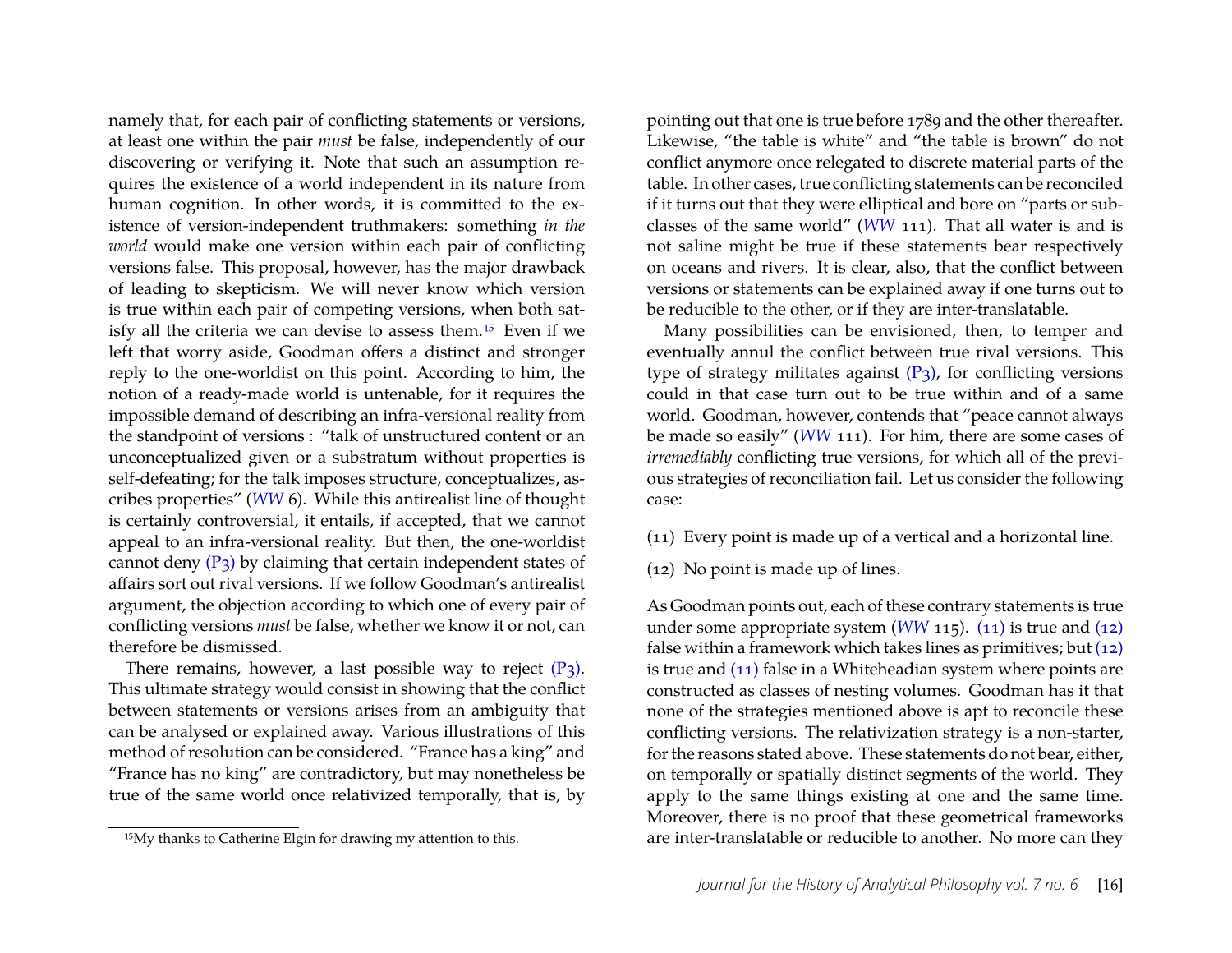be considered as both true within one and the same world (*[WW](#page-25-2)* 9). Lastly, we cannot pretend to solve their conflict by considering the choice between these frameworks as purely conventional, for this would suppose that there are neutral underlying facts which may be described in diverging ways—a line of thought that irrealism, as we said, rejects entirely. Supposing that all attempts to reconcile [\(11\)](#page-16-1) and [\(12\)](#page-16-2) fail, we would here have a case of irremediably conflicting true versions. But if that is so, and if we are to refuse the existence of true contradictions, we cannot do otherwise but accept that these versions are true of different worlds (*[WW](#page-25-2)* 115–16). The solution to the issue of conflicting truths, then, is that "conflicting statements, if true, are true in different worlds" (*[RP](#page-25-4)* 50, *[MM](#page-25-3)* 31). Pluriworldism ensues.

#### <span id="page-17-0"></span>**6. On A Possible Misunderstanding**

Now that the argument for pluriworldism has been considered in some detail, and before considering possible objections, I want to spend some time arguing against a possible misunderstanding of Goodman's point. Pluriworldism, some might think, should be understood as a sort of deflationary position, rather than as a substantial form of ontological pluralism. Goodman's proposal, indeed, is reminiscent at times of [Carnap'](#page-24-1)s [\(1950\)](#page-24-1) claim that there exist competing "linguistic frameworks" whose acceptance would merely be a pragmatic matter. For some followers of Carnap, this plurality of frameworks allows us to regard most ontological disputes as merely verbal. As Eklund aptly sums up:

The [Carnapian] language pluralist emphasizes that there are many different possible languages and that one and the same sentence (non-semantically individuated) can have different meanings and different truth-values in the different languages. The language pluralist further emphasizes that the language we happen to speak is just one among these possible languages . . . The language pluralist may then . . . further insist that participants in ontological debates often speak past each other. She may say that when one theorist

says "there are numbers" and another says "there are no numbers" they do not actually contradict each other. They use different languages, and they do not in fact express incompatible propositions. [\(Eklund 2013,](#page-24-9) 4)

According to this view, which has often been labelled "quantifier variance", there would exist several non-equivalent but equally acceptable ways to specify the meaning of the existential quantifier (and related idioms), none of them being intrinsically privileged over the others. Variantists, in other words, claim that the vocabulary of existence is always relative to one linguistic scheme or another [\(Hirsch 2011,](#page-25-20) 84). This sort of view, typically, is used to deny the substantiality of certain ontological debates. Indeed, if two metaphysicians who disagree about what there is happen to implicitly give different meanings to their existential quantifiers, it seems that their disagreement is merely linguistic or verbal. Variantists have it that most ontological disagreements conform to this model. Metaphysical opponents would simply disagree about manners of speaking, rather than about substantial ontological facts. I mention these recent discussions because some might wish to construe pluriworldism as a type of variantism. This reading, actually, is encouraged by Goodman's own contention that irrealism portrays ontology as "evanescent" (*[MM](#page-25-3)* 29) and consists less in a doctrine than "an attitude of indifference" regarding traditional metaphysical disputes (*[MM](#page-25-3)* 43). Drawing on this, one might wonder if Goodman's conflicting versions do not, eventually, cover non-equivalent notions of "existence", "object", "entity", etc. Under this assumption, rival versions would reflect different choices of linguistic or logical conventions. A potential outcome could be a form of ontological deflationism. A variantist, indeed, might draw on the famous Carnapian distinction between "internal" and "external" questions to argue that we shouldn't take the ontological commitments of rival versions too seriously. [Carnap](#page-24-1) [\(1950\)](#page-24-1) famously argued that questions of the form "Are there *F*s?" are trivially answerable when understood from the internal viewpoint of a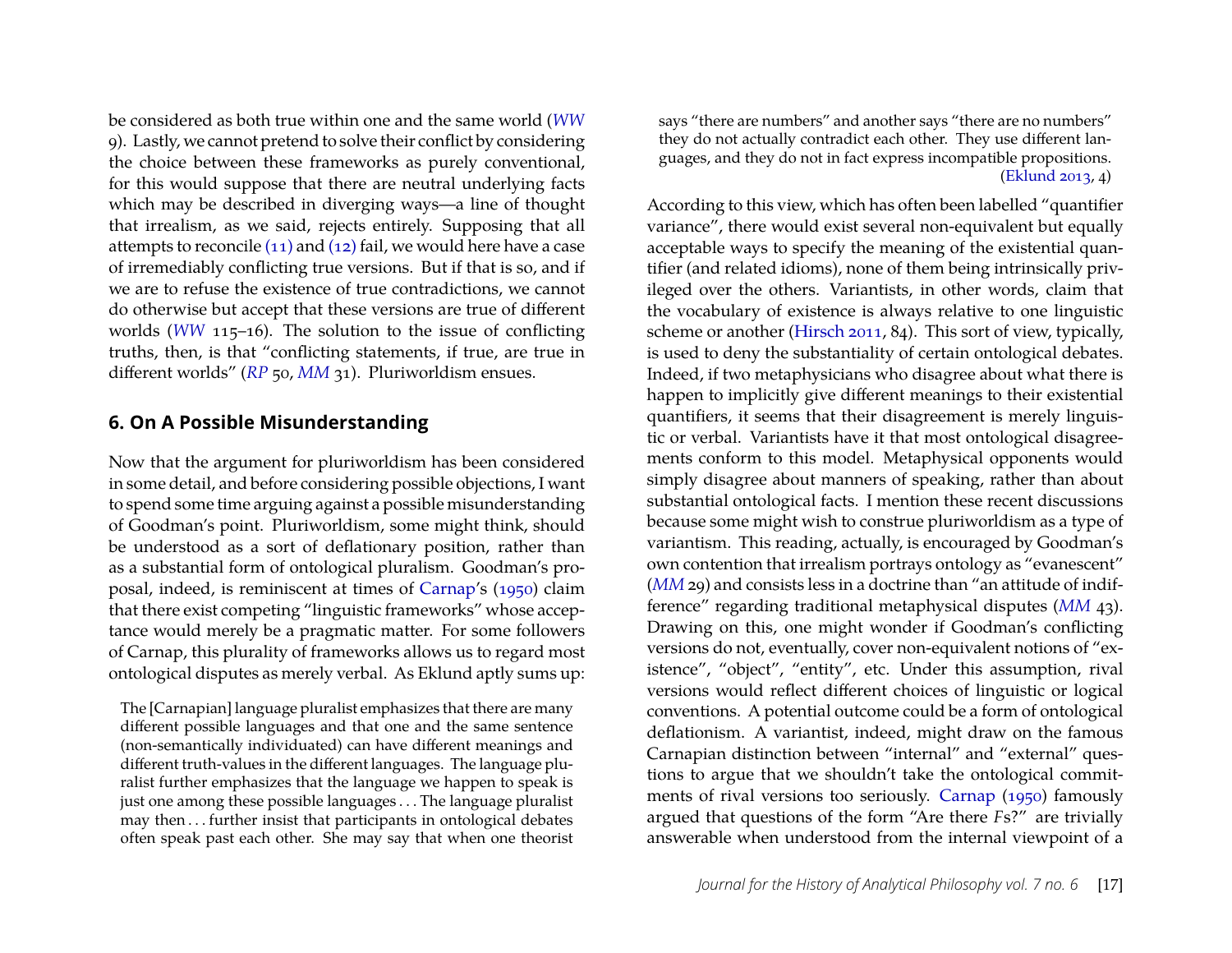given framework, while denying that they make sense externally, i.e., when asked in the absolute or without reference to any given framework. Likewise, a variantist might suggest that it is trivial from the (internal) standpoint of a given version that there are *F*s, while denying that the (external) question of knowing whether there really are *F*s makes any sense at all. This reading is attractive in that it accounts for Goodman's characterization of irrealism as an attitude of indifference. It also has the advantage of reducing the strong form of ontological pluralism envisioned so far to a more innocuous and perhaps more acceptable type of framework-pluralism.

In spite of its initial plausibility, I think that it would be deeply mistaken to understand pluriworldism in this neo-Carnapian fashion. My argument against this suggestion is the following. Imagine a version *V*1, for which there are *F*s, and another version *V*2, for which there are no *F*s. Suppose, for the sake of argument, that these versions are true, irreducible, and that all attempts of reconciling them have failed—so that their current conflict is indeed irremediable. Consider now the following assertions:

<span id="page-18-0"></span>(13) ∃*x Fx*

<span id="page-18-1"></span>(14) ∼∃*x Fx*

Statement [\(13\)](#page-18-0) is true according to  $V_1$  and false according to  $V_2$ ; while statement  $(14)$  is true for  $V_2$  and false for  $V_1$ . Since these statements cannot be jointly true in the same world, it follows, from the many-worlds argument, that there are (at least) two worlds: a world *W*1, answering to *V*1 and in which there are *F*s, and a world  $W_2$  referred to by  $V_2$  in which there are no *Fs*. If Goodman was defending something akin to quantifier variance, he would assume that the existential quantifier as it appears in  $(13)$ , and by extension, in  $V_1$ , covers a notion of existence that differs from that encompassed by the existential quantifier that  $(14)$  and  $V_2$  appeal to. Let us suppose that  $V_1$  resorts to a permissive notion of existence—that we might label " $\exists v_1$ " and that  $V_2$  construes it in a more austere fashion (noted " $\exists v_2$ ").

If such was Goodman's proposal, the many-worlds argument could not get off the ground.  $(13)$  and  $(14)$  are incompatible statements which cannot be true of the same world. However,

<span id="page-18-2"></span>(15) ∃*<sup>V</sup>*<sup>1</sup> *x Fx*

and

<span id="page-18-3"></span>
$$
(16) \sim \exists v_2 x \, Fx
$$

are entirely compatible and can be true at once. What the conjunction of  $(15)$  and  $(16)$  expresses is that, in a certain sense of "existence", there are *F*s, while in another, there are none. If we resort to  $\exists v_1$ , there indeed will be *Fs*, but not if we prefer  $\exists v_2$ . Goodman cannot say anything like this. The reason is that it would entail that rival statements about *F*s do not conflict any longer. They would be two equally acceptable manners to talk about what there is. But then, nothing would prevent us from considering  $V_1$  and  $V_2$  as true of the same world. By ascribing different notions of "existence" to conflicting statements, quantifier variance provides a means to their reconciliation. But this obviously doesn't fare well with Goodman's pluriworldism, which precisely states that there are many worlds inasmuch as there are true and irremediably conflicting versions. Without conflict, that is, there is no reason to countenance rival worlds. This shows that the cases of conflict must not be understood, for Goodman, as mere verbal disputes. True conflicting statements must be substantial cases of disagreement. Quantifier variance, then, directly undermines pluriworldism. This conclusion is worth stressing, for it reveals that Goodman's view isn't a deflationary or merely linguistic brand of pluralism, which might be conflated with what some neo-Carnapians advocate. It is, rather, a strong ontological pluralism, according to which the multiplicity of true frameworks or versions implies the existence of whatever the latter refer or are committed to. This makes pluriworldism a substantial metaphysical position in its own right.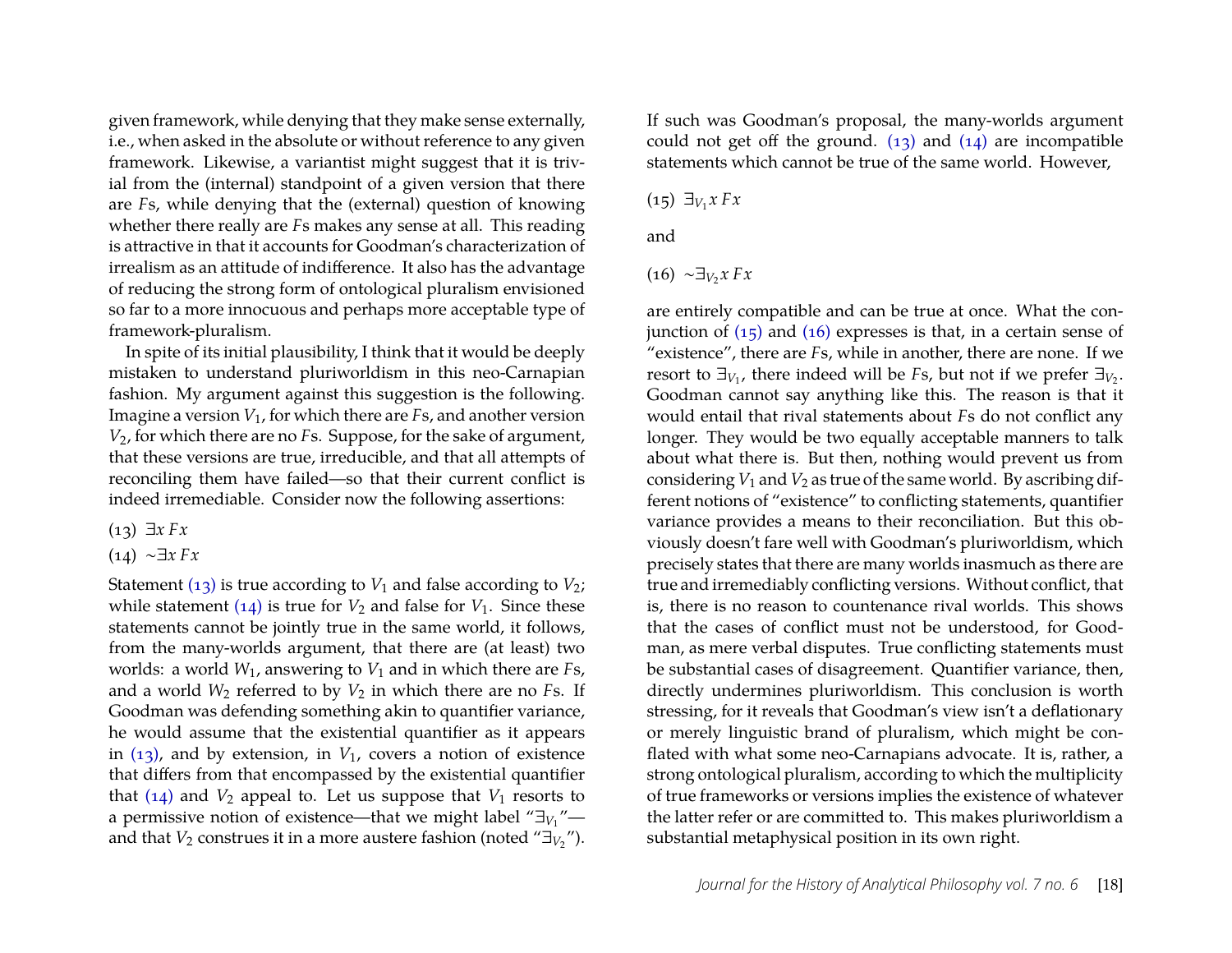## <span id="page-19-0"></span>**7. Challenges For Pluriworldism**

Above, I surveyed Goodman's many-worlds argument in detail. A careful examination of this argument, I take it, reveals that pluriworldism is more complex and more plausible than it initially appears. This doesn't mean, of course, that the view is unproblematic. Many, for instance, have argued that it eventually leads to a form of self-refuting relativism: if there are many conflicting versions, and if irrealism is but one of them, why not regard the claim that there are many worlds as holding only relative to Goodman's particular version? While this is an interesting question, I will leave it aside here, given that it has already received some attention—and possible rejoinders in the literature.[16](#page-19-1) By contrast, other challenges to Goodman's pluriworldism have been insufficiently discussed until now. In what follows, I will specifically consider three of such objections, namely, (a) that pluriworldism cannot accommodate artistic versions; (b) that the many-worlds argument is dialectically fragile; and (c) that specifying the identity of the objects referred to by conflicting versions gives rise to a worrying dilemma.<sup>[17](#page-19-2)</sup>

#### **7.1. Pluriworldism and the arts**

In the previous sections, I have intentionally restricted the scope of the discussion to alleged examples of true conflicting versions in the sciences or in philosophy. Goodman, however, understood pluriworldism more strongly. He claimed, indeed, that the *arts* also play a major part in the process of worldmaking (*[WW](#page-25-2)* 103). According to him, we should also accommodate worlds made from artistic versions: "Cervantes and Bosch and Goya, no less

than Boswell and Newton and Darwin, take and unmake and remake and retake familiar worlds" (*[WW](#page-25-2)* 105). I think, however, that there is a considerable problem with this suggestion. The many-worlds argument states that rival worlds must only be countenanced insofar as they correspond to (irremediably) *true* conflicting versions of reality. But artistic versions, the objection goes, are not true at all. Many artworks—and entire artforms are not even truth-apt, in the sense that they may not be evaluated in terms of truth and falsity. A painting, a sculpture, a building, a symphony, do not consist of sentences and do not literally assert anything. They are neither true nor false. Even if one ignored this principled difficulty and focused on truthapt and assertive artworks (such as most literary works), one could maintain that there is no literal truth to be found in these artistic versions. Imagine two novels whose first lines would be: "There never were any dragons" for the one; and "There always were dragons" for the other. Plainly, we wouldn't object here that one of the two stories must be false, on the threat of contradiction. Instead, we will be happy to admit that such sentences—along with the works they belong to—are neither literally true nor false, although they may certainly be fictionally so, i.e., relative to a certain fictional work. But here, there is no way to object to this relativization, as Goodman did with in the cases of scientific and philosophical versions. While it is true *in one fiction* and false *in the other* that there were dragons, the unrelativized statement that there were dragons is either categorically false or devoid of truth value. What's more, although we might perhaps hold that these statements or stories are true "in different worlds", it would not be with the intention to resolve their conflict. Fictions are generally conceived as enclosed universes, so that what goes on in one has no bearing on what is true in another. Anyways, even if we admitted that there are indeed "fictional worlds", these would not correspond to what pluriworldism envisions. At best, these representational worlds of fiction would be merely possible worlds [\(Lewis 1978\)](#page-25-24)

<span id="page-19-1"></span><sup>16</sup>See, for instance, [Boghossian](#page-24-0) [\(2006\)](#page-24-0), [Chokr](#page-24-10) [\(1993\)](#page-24-10), [de Donato Rodríguez](#page-24-11) [\(2009\)](#page-24-11), [Harris](#page-25-21) [\(1992\)](#page-25-21), [Lynch](#page-25-22) [\(1998\)](#page-25-22), and [Siegel](#page-25-23) [\(1984\)](#page-25-23).

<span id="page-19-2"></span><sup>&</sup>lt;sup>17</sup>It should perhaps be stressed that, among the three challenges that I will consider, the first two are certainly not fatal to Goodman's view, although they might lead one to restrict its scope or weaken it somehow. In fact, only the third objection discussed below really threatens pluriworldism.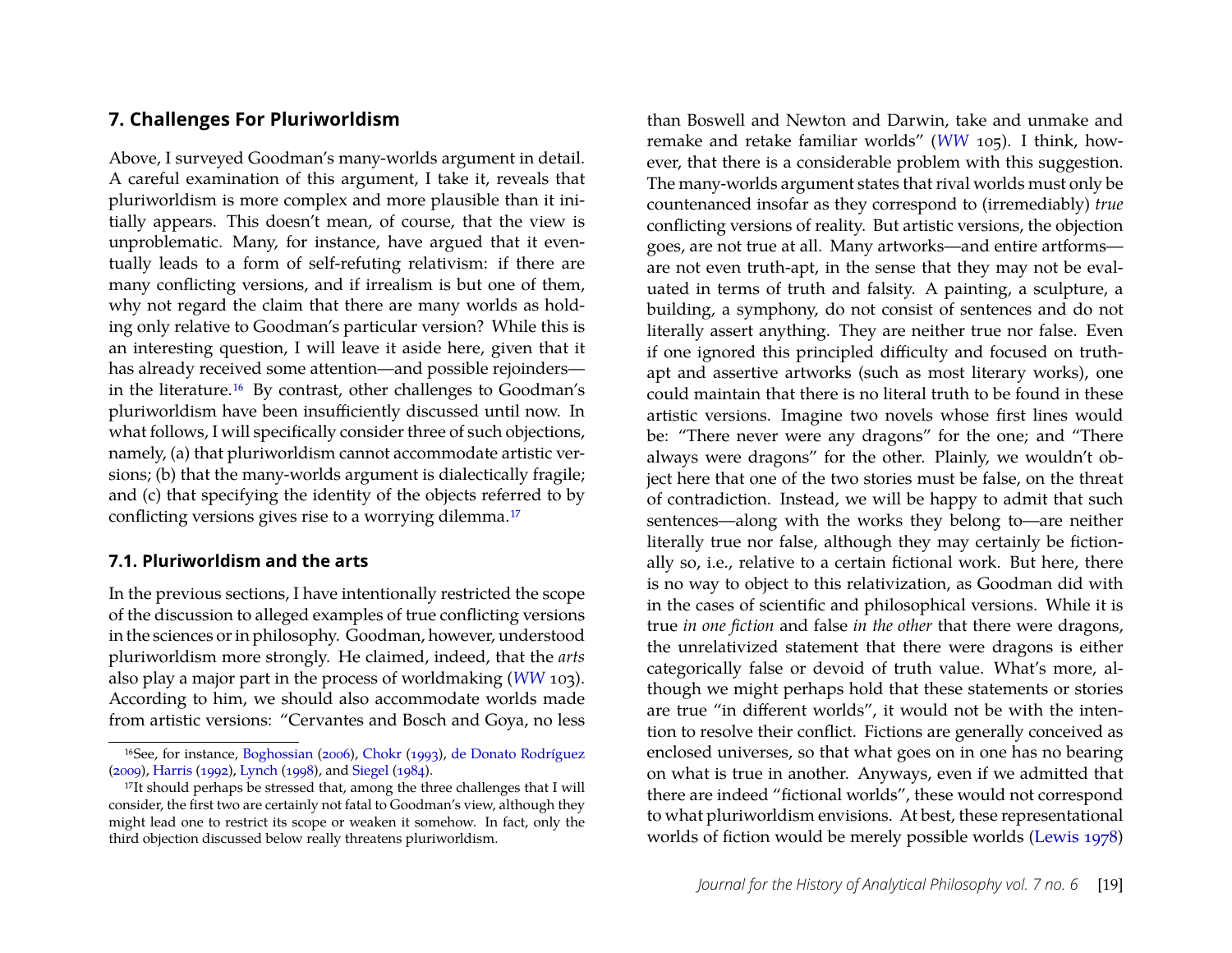or "work-worlds" towards which we have an attitude of makebelieve [\(Walton 1990\)](#page-25-25). They wouldn't, certainly, count as *actual* worlds. One might object to the previous that there is more to art than literal truth and falsity. As Goodman argued, artistic versions might be *metaphorically* true or false, the putative result being that "worlds are made not only by what is said literally but also by what is said metaphorically" (*[WW](#page-25-2)* 18). Suppose that John is an inveterate seducer. In that case, my reading of Molière might lead me to say that John is a Don Juan. This statement is literally false but metaphorically true. Generalizing, one might suppose that artworks may contain or yield certain metaphorical truths, so that they could eventually fit within the many-worlds argument. This reply isn't convincing. The metaphorical truth of the statement that John is a Don Juan, indeed, does not directly stem from the artistic version under consideration. In the fiction of Molière's *Dom Juan*, that is, in the "work-world" of Don Juan [\(Walton 1990\)](#page-25-25), it is literally and metaphorically false that John is a Don Juan, for John, of course, doesn't exist within the fiction. Certainly, one may think that literary works afford certain insights about certain types of character, that we may come to recognize in ordinary experience. Still, they usually make no claims regarding what goes on outside the fiction. Literary works, typically, are not concerned with any other realitythan their own fictional world, i.e., to anything further to which their concepts or categories could apply. That a given truth or falsity may be extracted from a fiction doesn't mean that the artwork itself, *qua* version, is true or false [\(Lamarque and Olsen 1994\)](#page-25-26). Goodman, I believe, foresaw this sort of worries (*[WW](#page-25-2)* 3). Yet, he maintained that artistic versions do make worlds. As far as I can tell, his justification for this was his claim that truth is too narrow of a criterion to evaluate versions, artistic or otherwise, so that we should resort to a broader and multifaceted notion of "rightness" instead.[18](#page-20-0) If this is so, the many-worlds argument

could after all get off the ground in the case of the arts, for it could be reframed in terms of conflicting *right* versions.[19](#page-20-1) Artistic perspectives, indeed, are sometimes said to conflict. If it turns out that two of such rival perspectives are "equally right", we might end up with a problem akin to that of conflicting truths, and possibly, with conflicting artistic worlds. I must say, though, that I do not find this proposal very compelling. There is little doubt that some artistic versions may be at odds one with another. But we do not feel threatened by rival artistic perspectives as we do with alleged instances of conflicting truths. After all, rightness is not truth. Two right versions may conflict, but their conflict will not yield a genuine contradiction as in the case of true versions. Contending that they do would probably imply the reduction of rightness to truth, so that the original worry would remain. Moreover, even if we could make sense of the idea of "right contradictions", I maintain that the existence of rival artworks doesn't commit us to a desperate choice between contradiction and pluriworldism. A careful investigation may reveal that the conflict is avoidable in that both versions may be right relative to different things. We may, on reflection, elect one of them as presenting the correct perspective. We might also find that these versions, after all, do not really disagree. Goodman, as we saw, objected against such resolutions in the case of conflicting truths. But he would have to say much more to show that there are cases of *irremediably* conflicting *right* versions in the arts. For this reason, the move from truth to rightness shouldn't be taken, at least without further argument, to solve the issue of artistic versions within pluriworldism.

<span id="page-20-0"></span><sup>18</sup>See, especially, *[WW](#page-25-2)* (109–40) and *[RP](#page-25-4)* (14–19, 155–59).

<span id="page-20-1"></span><sup>19</sup>Space does not allow me to survey what "rightness" is supposed to capture exactly. Let it be said, minimally, that Goodman understood this notion as something much more inclusive than truth, for it includes considerations about relevance, force, fit, importance, compactness, comprehensiveness, organizing power (*[WW](#page-25-2)* 19), but also, "inductive validity, fairness of sample, relevance of categorization" (*[MM](#page-25-3)* 7).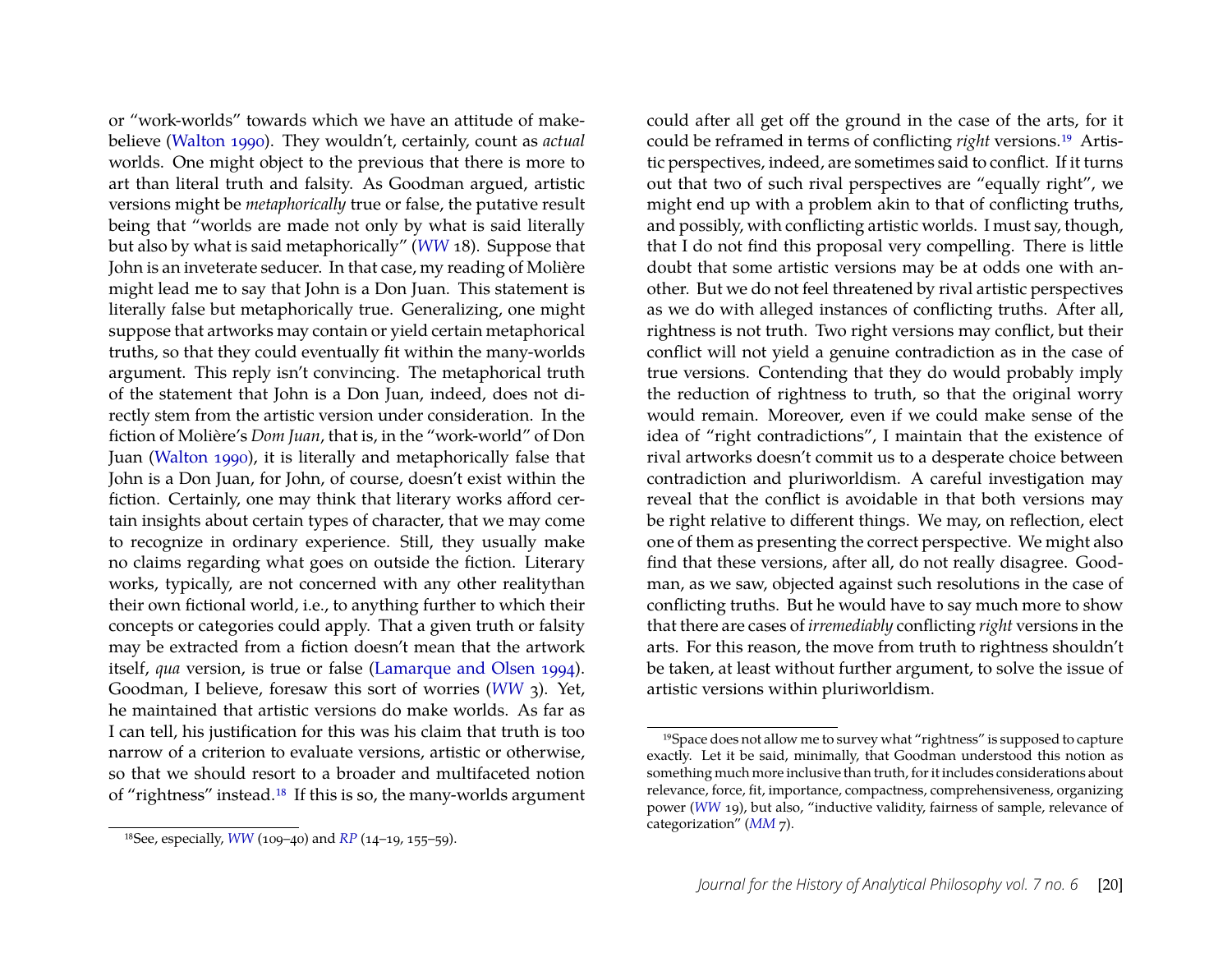To sum up, a first underexplored challenge to Goodman's pluriworldism is that it is difficult to make sense of the idea that art is involved in the process of worldmaking. Artistic versions, strictly speaking, cannot fit in the many-worlds argument. If so, they do not make worlds. It is true that this issue, as I hinted, could perhaps be avoided. If we worked out what rightness exactly is, and of how right artworks can conflict with one another, something akin to the many-worlds argument could be worked out, so as to include artistic worlds within pluriworldism. But until then, we should refrain from considering artworks literally to make worlds. Although this conclusion does not undermine pluriworldism itself (for there still may be many actual worlds), it considerably reduces the scope that Goodman intended to give to his view.

#### **7.2. Pluriworldism and antirealism**

A second issue with Goodman's pluriworldism is dialectical. The argument through which this view is warranted (i.e., the many-worlds argument) presupposes the truth of another controversial thesis, namely metaphysical antirealism[.20](#page-21-0) In order to see that this is so, remember the various ways by which premise [\(P3\)](#page-9-3) of the many-worlds argument can be rejected. Among them, we found the possibility that, for every alleged pair of conflicting true versions, necessarily one within each pair must be false. Version-independent truthmakers, that is, could rule out one candidate in every alleged pair of conflicting versions. In that case, although our epistemic situation could be such that there are seeming cases of conflicting truths, the world would be such that there can be none. As I noted at the time, Goodman rejects this particular move on the ground that discourse about an underlying, independent, infra-versional world is (he claims) self-defeating. This is a familiar antirealist line of thought: given

that we need to use versions to refer to or think about anything whatsoever, any attempt to grasp an infra-versional world would suppose to mobilize the viewpoint of a given version, resulting in the self-defeating task of using versions to describe or refer to something non-versional. Goodman, that is, argues that it is doomed to failure to "test a version by comparing it with a world undescribed, undepicted, unperceived" (*[WW](#page-25-2)* 4). If we agree that any sort of property or structure can only be conceived through versions, talk of a "pure given" or of unstructured content is doomed to failure. The world, taken apart from all descriptions, is simply devoid of kinds, properties, or structure. It amounts, therefore, to "nothing" (*[WW](#page-25-2)* 20). The previous reasoning supposedly entails that we do not have epistemic access to reality itself, as it would be apart from our versions (*[WW](#page-25-2)* 4). Rather, we only know and relate to the world (or to worlds) through versions. This type of argument, of course, is not unheard of. It possesses a considerable historical pedigree and may be found in the works of Kant, C. I. Lewis, Quine, and Putnam, among others. As it stands, it is also critical to Goodman's worldmaking thesis: if we only have epistemic access to versions, and if versions are mind-dependant or constructed, then we may indeed consider that what we call "the world" is a creature of versions—i.e., that versions constitute reality.

An assessment of this antirealist line of reasoning, certainly, is beyond the scope of this paper.<sup>21</sup> All that matters for my purposes is that it makes Goodman's defence of pluriworldism a tad more fragile. If the argument just examined is, indeed, the reason why we are not allowed to appeal to independent truthmakers to solve the issue of conflicting truths, it follows that a successful defence of the many-worlds argument relies on the acceptance of a distinct argument for metaphysical antirealism.

<span id="page-21-0"></span><sup>20</sup>For an interesting survey of the relation between Goodman's pluralism and his antirealism, see [de Donato Rodríguez](#page-24-11) [\(2009\)](#page-24-11).

<span id="page-21-1"></span><sup>21</sup>For objections to Goodman's "worldmaking" argument, see for instance, [Scheffler](#page-25-13) [\(1996,](#page-25-13) 140), [Searle](#page-25-27) [\(1997,](#page-25-27) 166), [Devitt](#page-24-12) [\(1997,](#page-24-12) 243–44), and [O'Grady](#page-25-8) [\(2002,](#page-25-8) 87). A number of replies have been offered, *inter alia*, by [de Donato](#page-24-11) [Rodríguez](#page-24-11) [\(2009\)](#page-24-11), [Küng](#page-25-15) [\(1993\)](#page-25-15), [Lynch](#page-25-22) [\(1998\)](#page-25-22), and [Schwartz](#page-25-28) [\(2000\)](#page-25-28).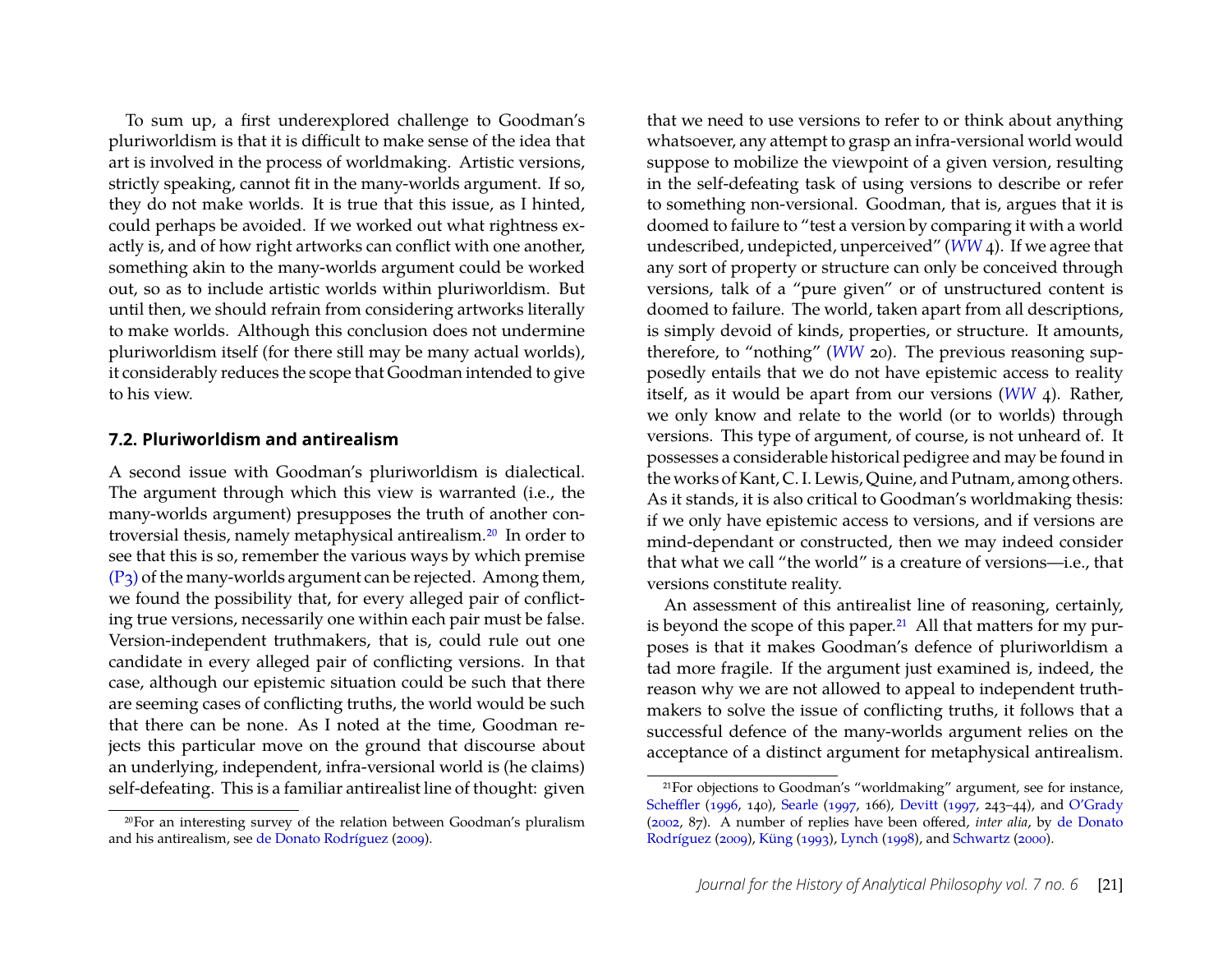In order to hold that there are many worlds, that is, we need first to show that the world is constructed or somehow dependent on our cognitive activities. This, I suggest, dialectically weakens Goodman's point. Moreover, the highly controversial nature of antirealism makes pluriworldism even more vulnerable to criticism[.22](#page-22-0) Reintroduce any form of realism—even a weak one—and we can safely retreat back to the safe haven of our one and only world.

#### **7.3. A fatal dilemma?**

A last and more troubling challenge has been identified by [Dutra](#page-24-5) [\(1999\)](#page-24-5), whose argument has surprisingly received little attention in the literature. As we saw, Goodman intends to warrant pluriworldism through the many-worlds argument. In the latter, it is assumed that two statements are contradictory if and only if (a) they bear on the same objects and (b) they ascribe incompatible properties to these objects. Let us take the two following statements, which we will assume to stand short for versions and to be true:

- <span id="page-22-1"></span>(17) The earth rotates.
- <span id="page-22-2"></span>(18) The earth stands still on its axis.

These two assertions, for Goodman, are cases of conflicting truths, since they assert one thing and its contrary about a same entity. If we suppose that these versions irremediably conflict, the only way to avoid contradiction, as we saw, is to consider them as true in different worlds: "a world in which the earth is in motion is not one in which the earth is at rest" (*[RP](#page-25-4)* 50).

The issue, however, is that it is unclear how one numerically identical thing (in the current example, the earth to which the statements refer) might exist in more than one world. How, indeed, could the *same* earth be located in *different* worlds? Supposing that "the space-times of different worlds are not embraced within some greater space-time" (*[MM](#page-25-3)* 31) seems to imply that any given entity cannot be at once within more than one world. But then, if statements  $(17)$  and  $(18)$  do indeed bear on the same object, as Goodman contends, it seems inevitable that the earth referred to by  $(17)$  is located in the same world that the earth referred to by [\(18\).](#page-22-2) If that is so, we need to recognize after all that  $(17)$  and  $(18)$  are true within the same world. And this conclusion, of course, isn't acceptable, for it amounts to accepting the truth of a contradiction. The issue, then, is that if conflicting statements bear on the *same* entities, as Goodman occasionally suggests,<sup>[23](#page-22-3)</sup> these statements cannot be true of different worlds. But then, the conclusion of the many-worlds argument is undermined. A simple solution to this issue consists in denying that  $(17)$  and  $(18)$  bear on a numerically identical thing. "The earth" in one statement would refer to something altogether distinct from "The earth" in the other. We would, that is, have two different earths, each existing in the relevant world and possessing properties that the other doesn't. If there is no "transworld" identity within pluriworldism, it would indeed be unproblematic to claim that  $(17)$  and  $(18)$  are true at once. As it appears, this is what Goodman seemed to hold in his later works:

The apparent conflict between true descriptions shows that they are not descriptions of the same thing. The earth that is truly described as in motion is not the earth that is truly described as at rest. And the world of the one has no room for a planet like the other. So if both descriptions are true, they are true in different worlds. (*[RP](#page-25-4)* 51)

If we admit what Goodman says here, the aforementioned issue

<span id="page-22-0"></span><sup>22</sup>Of course, Goodman would here object that it is wrong to consider that realism has a principled advantage—after all, he argued that the view is incoherent. That pluriworldism relies on the rejection of realism is certainly not an issue, if it can be independently shown that the latter view suffers insuperable problems.

<span id="page-22-3"></span><sup>23</sup>"The geocentric and the heliocentric versions, while speaking of *the same particular objects*—the sun, moon, and planets—attribute very different motions to these objects" (*[WW](#page-25-2)* 93, my emphasis).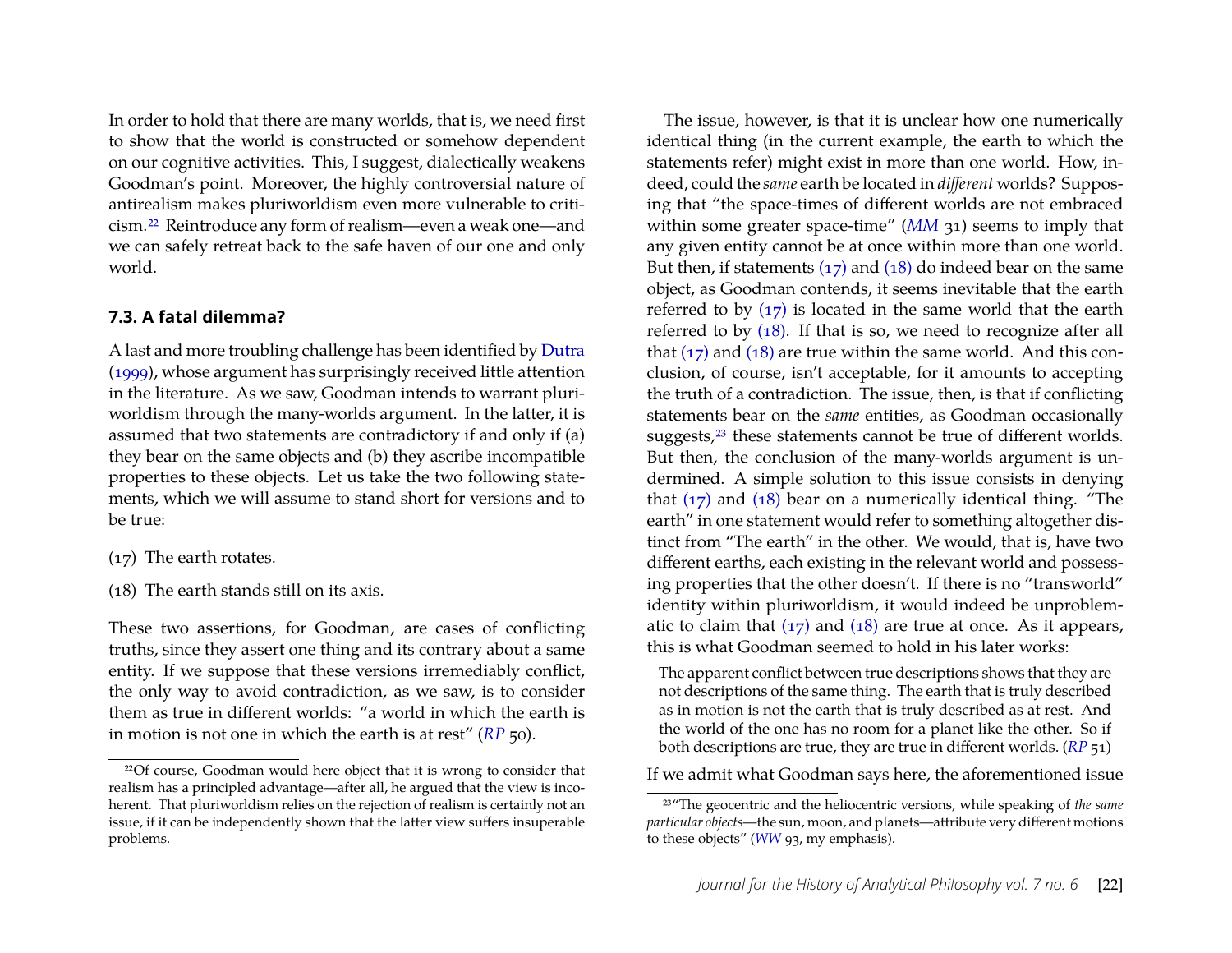is avoided. True conflicting versions would bear on numerically distinct entities existing in different worlds. But then, another difficulty arises. If  $(17)$  and  $(18)$  refer to different earths, there is no longer any ground to regard them as conflicting. It is no more contradictory to assert that one earth  $E_1$  is still and that another earth  $E_2$  is moving than it would be to say that my upstairs neighbour is nice while the one downstairs is not. Statements which ascribe incompatible properties to different objects do not yield contradictions. Then, if what Goodman advocates is that the earth of one world isn't the same as that of the other world, he cannot any longer consider that there is a contradiction between [\(17\)](#page-22-1) and [\(18\).](#page-22-2) But in that case, the many-worlds argument is undermined, for without conflicting truths there is no plurality of worlds (*[WW](#page-25-2)* 119). What's more, getting rid of the contradiction leads to overcrowding. Supposing that  $(17)$  and  $(18)$  do not conflict suggests that a single world-version might accommodate their conjunction. But this cannot be, for there is no room for two numerically distinct earths in one and the same world [\(Elgin 1996,](#page-24-7) 138). If the previous is correct, Goodman is left with a dilemma, perfectly captured by Dutra:

If conflict involves statements concerning one and the same entity or entities, then that entity or those entities cannot exist in distinct worlds; and if conflict involves statements concerning different entities, it cannot be genuine conflict. Put another way, the dilemma runs as such: there seems to be no need for multiple worlds if there is no genuine conflict; but if there are multiple worlds, it seems there can be no genuine conflict. [\(Dutra 1999,](#page-24-5) 99)

Crucially, the many-worlds argument (and therefore, pluriworldism) is undermined by either of the two options opened by this dilemma. If conflicting statements are taken to bear on the same entities, these statements must apply to and hold within one and the same world, entailing the reappearance of true contradictions. But if they are taken to refer to different things, it turns out that these statements do not conflict, so that what they refer to can after all be inhabitants of the same world. Dutra's

dilemma, as it stands, is trouble for pluriworldism. But is it enough to show that the view is a dead-end? Although I find the argument rather persuasive, it is perhaps not unchallengeable.[24](#page-23-0) In a way, these worries over the numerical and qualitative identity of objects referred to by conflicting versions might be dismissed by Goodman as being inessential.[25](#page-23-1) First, we stressed earlier that versions are taken to be exhaustive from their own standpoints. If this is so, we cannot not ask, within some version  $V_1$ , if a certain entity *in another version*  $V_2$  is the same or not as such or such entity in  $V_1$ .<sup>[26](#page-23-2)</sup> Here again, Goodman might warn us that paradox arises only because we are conflating the internal perspective of a version with that of other versions (*[MM](#page-25-3)* 32). Secondly, if reality is always version-dependent, as Goodman argued, there seems to be little sense in wondering if an entity referred to by a version  $V_1$  is *in itself* the same or not as that referred to by a conflicting version  $V_2$ . For the irrealist, there is no such extra-versional God's eye point of view. If "the world" is always version-dependent, knowing what we call the same or different will also turn out to be version-dependent. We might wish to settle such questions, but what is required then is nothing less than the construction of an adequate meta-version, which specifies the identity and individuation conditions of things across world-versions. In any case, we should not think that the qualitative and numerical identity of entities is decided independently of any version. Although this would probably require further development, if either of the two previous two rejoinders is on

<span id="page-23-1"></span><span id="page-23-0"></span><sup>24</sup>My thanks to an anonymous referee for helpful remarks on this point.

<sup>25</sup>This is perhaps what Hilary Putnam meant: "I would say that any version we accept as right can be regarded as a description of the world; and I would finesse Goodman's point by conceding that if one chooses to speak in this way, one must add that identity goes soft. In many cases there will be no hard and fast answer to the question which object in one version is 'identical' with an object in another version (if any)" [\(Putnam 1985,](#page-25-29) 179).

<span id="page-23-2"></span><sup>26</sup>Once again, a given version might be part of a "cluster", so that it refers or allows reference—to other versions than itself. But this is no objection to what I just said, for no rival versions can be part of a same cluster.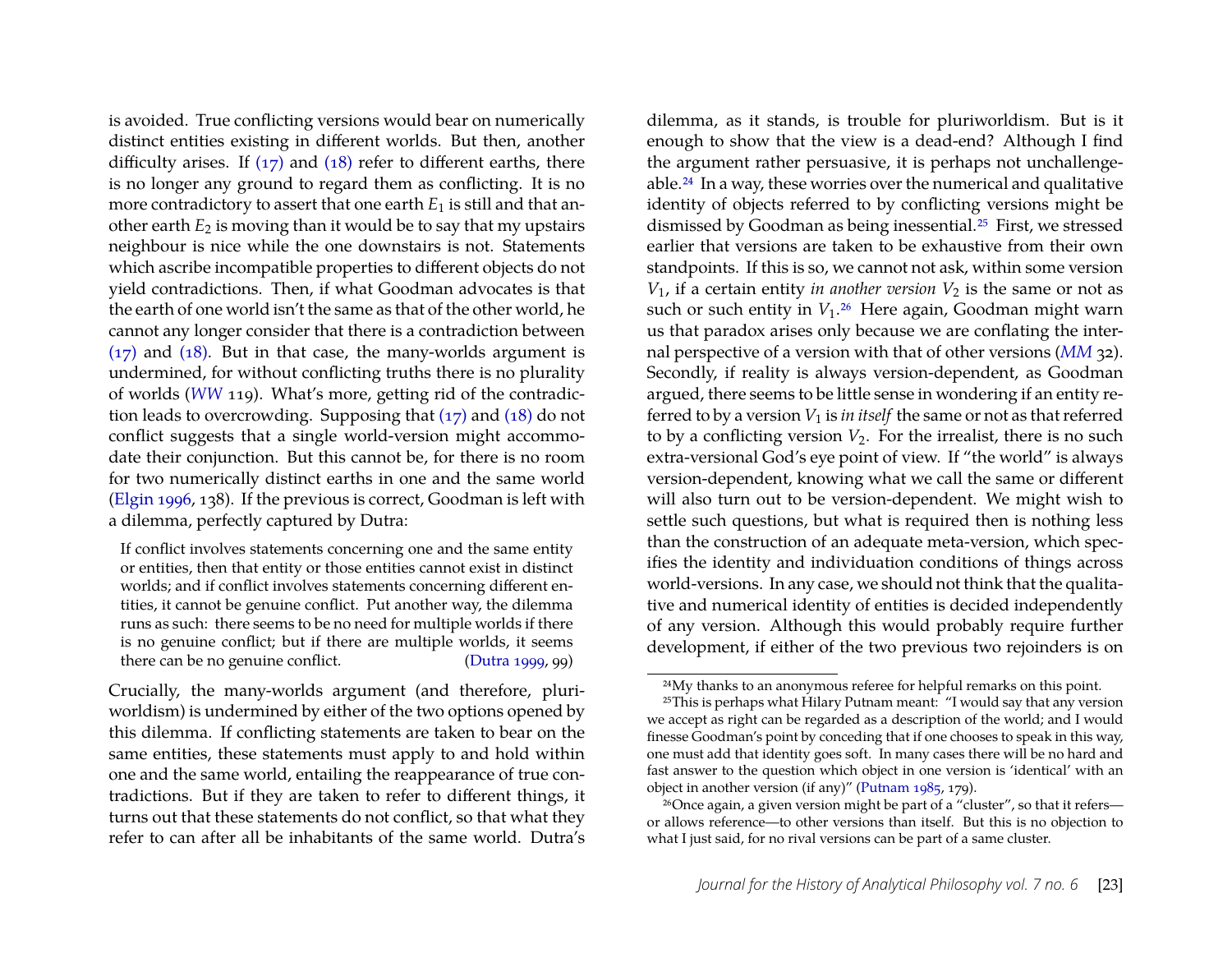the right track, Goodman could after all answer Dutra's dilemma.

# **8. Conclusion**

A comprehensive survey of Goodman's pluriworldism was here offered. As I argued, this view is less implausible and much better articulated than it is generally assumed. Pluriworldism is grounded by a technical argument which needs to be carefully examined in its own right. This doesn't mean that it is unproblematic. Some reasons can be advanced so as to restrict, weaken, or perhaps even reject the notion of a plurality of actual worlds. An interesting task would be to see more precisely whether and how these challenges can be met along Goodmanian lines. In fact, even if we were ultimately to dismiss pluriworldism, the view still underlines a fundamental issue, that even opponents need to address. This problem is that of knowing how to account for rival but seemingly true and indispensable representations or descriptions of the world. The enemies of pluriworldism, for that matter, are left with the pressing challenge of accommodating the multiplicity of conflicting world-versions without countenancing true contradictions, but also, without trespassing the borders of our one and only world.

## **Acknowledgements**

I would like to thank Catherine Elgin, David Hyder, and two anonymous referees for their helpful comments.

# **Alexandre Declos**

Collège de France alexandre.declos@gmail.com

# **References**

- <span id="page-24-0"></span>Boghossian, Paul, 2006. *Fear of Knowledge: Against Relativism and Constructivism*. Oxford: Oxford University Press.
- <span id="page-24-1"></span>Carnap, Rudolf, 1950. "Empiricism, Semantics, and Ontology." *Revue internationale de philosophie* 4: 20–40.
- <span id="page-24-10"></span>Chokr, Nader N., 1993. "Nelson Goodman on Truth, Relativism, and Criteria of Rightness Or Why We Should Dispense with Truth and Adopt Rightness?" *Dialectica* 47: 55–73.
- <span id="page-24-2"></span>Cohnitz, Daniel and Marcus Rossberg, 2006. *Nelson Goodman*. Chesham: Acumen.
- <span id="page-24-3"></span>Davidson, Donald, 1973–74. "On the Very Idea of a Conceptual Scheme." *Proceedings and Addresses of the American Philosophical Association* 47: 5–20.
- <span id="page-24-11"></span>de Donato Rodríguez, Xavier, 2009. "Construction and Worldmaking: the Significance of Nelson Goodman's Pluralism." *Theoria: An International Journal for Theory, History and Foundations of Science* 24: 213–25.
- <span id="page-24-12"></span>Devitt, Michael, 1997. *Realism and Truth*. Princeton: Princeton University Press.
- <span id="page-24-4"></span>Dudau, Radu, 2002. *The Realism/Anti-Realism Debate in the Philosophy of Science*. Berlin: Logos.
- <span id="page-24-5"></span>Dutra, Bruce, 1999. *The Problem of Conflicting Truths and Nelson Goodman's Ontological Pluralism.* PhD thesis, Purdue University.

<span id="page-24-9"></span>Eklund, Matti, 2013. "Carnap's Metaontology." *Noûs* 47: 229–49.

- <span id="page-24-7"></span>Elgin, Catherine Z., 1996. *Considered Judgment*. Princeton: Princeton University Press.
- <span id="page-24-8"></span>, 2000. "Worldmaker: Nelson Goodman." *Journal for General Philosophy of Science* 31: 1–18.
- <span id="page-24-6"></span>, 2009. "Construction and Cognition." *Theoria: An Interna-*